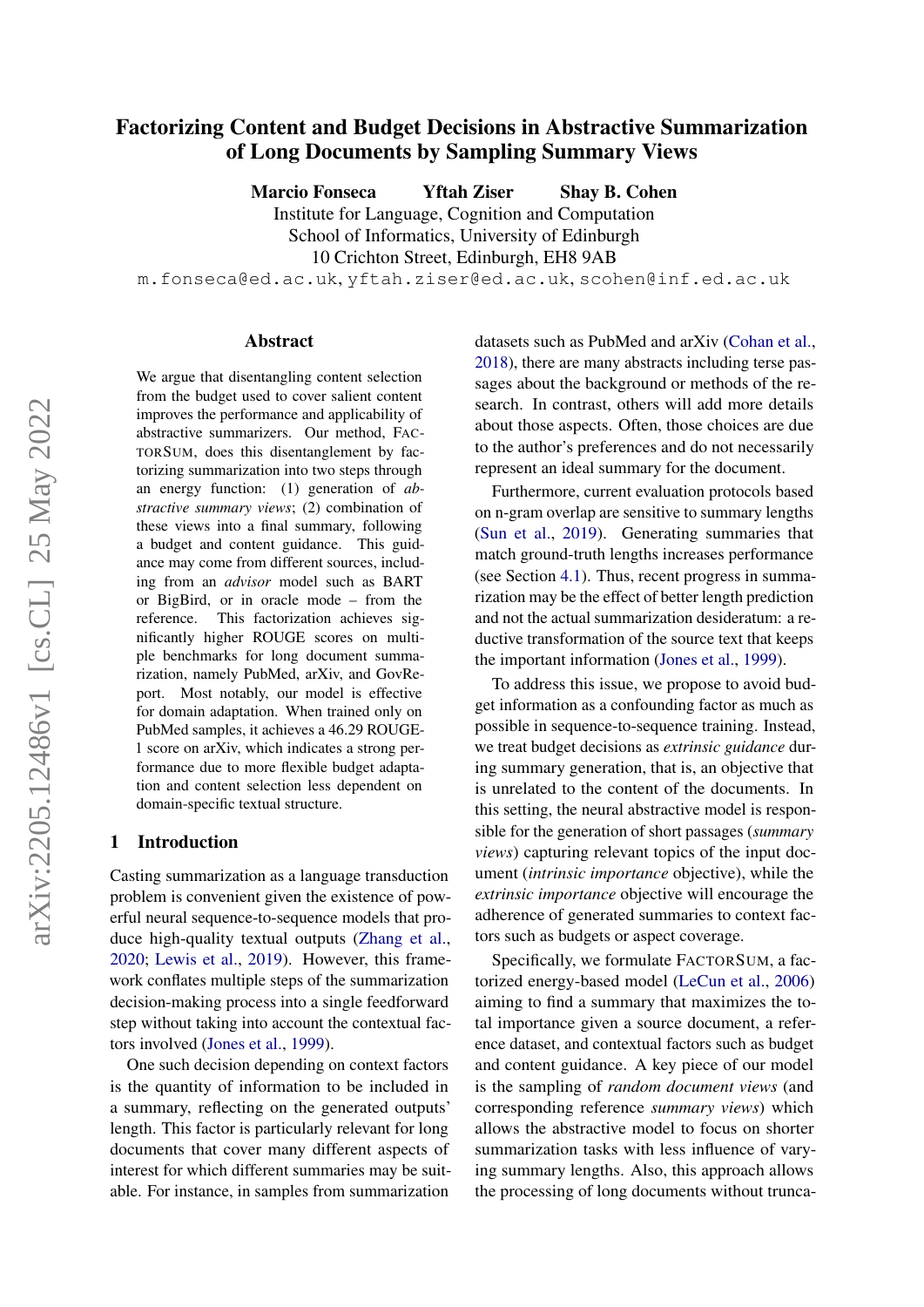<span id="page-1-0"></span>

Figure 1: An overview of the summarization model. Each quadrant represents the learning/inference step of either the intrinsic or extrinsic importance model. Intrinsic learning is implemented as the usual training of a sequence-to-sequence model  $p_{\theta}$ , but using shorter sampled document and summary views. Optimization procedures are represented by rounded rectangles.

tion, which is a recurring problem in summarization [\(Beltagy et al.,](#page-8-4) [2020;](#page-8-4) [Zaheer et al.,](#page-9-2) [2020\)](#page-9-2). The sampling procedure is detailed in Section [2.1.](#page-2-0)

Our model comprises two optimization procedures: learning and inference. In the learning phase, the model parameters are optimized so that summary views with important content (as informed by reference summaries) will have lower energies. In practice, this is implemented by training a neural sequence-to-sequence model to predict summary views. During inference, a greedy optimization algorithm is used to find the combination of summary views that maximize the compatibility with the target budget and other types of guidance. This process is illustrated in Figure [1.](#page-1-0)

Our experimental results on the PubMed, arXiv, and GovReport summarization benchmarks [\(Cohan](#page-8-2) [et al.,](#page-8-2) [2018;](#page-8-2) [Huang et al.,](#page-8-5) [2021\)](#page-8-5) show that our approach using budget guidance alone is competitive with resource-intensive baselines such as PEGA-SUS [\(Zhang et al.,](#page-9-0) [2020\)](#page-9-0). The results confirm that matching reference summary lengths significantly impacts ROUGE scores, often more than different modeling approaches. We also investigate the use

of existing baselines as additional guidance during summary generation. In contrast to teacher models in knowledge distillation literature [\(Hinton](#page-8-6) [et al.,](#page-8-6) [2015\)](#page-8-6), we leverage existing model prediction during inference only, and thus, we adopt the term *advisor* model to refer to our summarization guidance approach. When guided by BigBird or BART, our model obtains state-of-the-art results on PubMed, arXiv, and GovReport.

Finally, we perform domain adaptation experiments in which models trained on PubMed, arXiv, and GovReport have no access to samples from the evaluation dataset during training. Our results indicate that FACTORSUM can adapt better to outof-domain data, outperforming strong baselines trained in domain on both PubMed and arXiv. This finding suggests a good generalization capacity and is evidence that we achieved our objective to disentangle content selection from budget decisions.

#### <span id="page-1-2"></span>2 Intrinsic and Extrinsic Importance

Since our objective is to explicitly model budget decisions, we need a definition of importance that accounts for context factors. Inspired by the information-theoretic notion of importance developed by [Peyrard](#page-9-3) [\(2018\)](#page-9-3), we introduce the notion of importance with respect to *intrinsic* and *extrinsic* semantic units.

Intrinsic semantic units are those specific to the document (e.g., salient topics) whereas extrinsic units are related to a priori external preferences or require domain knowledge and grounding that is hard to capture from the textual corpora alone. We argue that the usual setting of end-to-end supervised summarization evaluated by ROUGE [\(Lin,](#page-8-7) [2004\)](#page-8-7) optimizes for intrinsic importance. In this work, budget and content guidance provided by advisor model summaries (Section [2.1.2\)](#page-3-0) play the role of extrinsic information.

Formally, we define the best summary  $S^*$  for a document  $D$  as the summary that minimizes the following factorized energy [\(LeCun et al.,](#page-8-3) [2006\)](#page-8-3):

<span id="page-1-1"></span>
$$
E(\theta, D, S, C, b) =
$$
  
\n
$$
E_{int}(\theta, D, S) + E_{ext}(S, C, b),
$$
  
\n(1)

where we call  $E_{int}$  and  $E_{ext}$  intrinsic and extrinsic energies respectively, while  $b$  denote the summary budget guidance and  $C$  is a guidance content provided by an advisor model as explained in Section [2.1.2.](#page-3-0) This energy point of view allows us to unify the notion of extrinsic and intrinsic semantic units,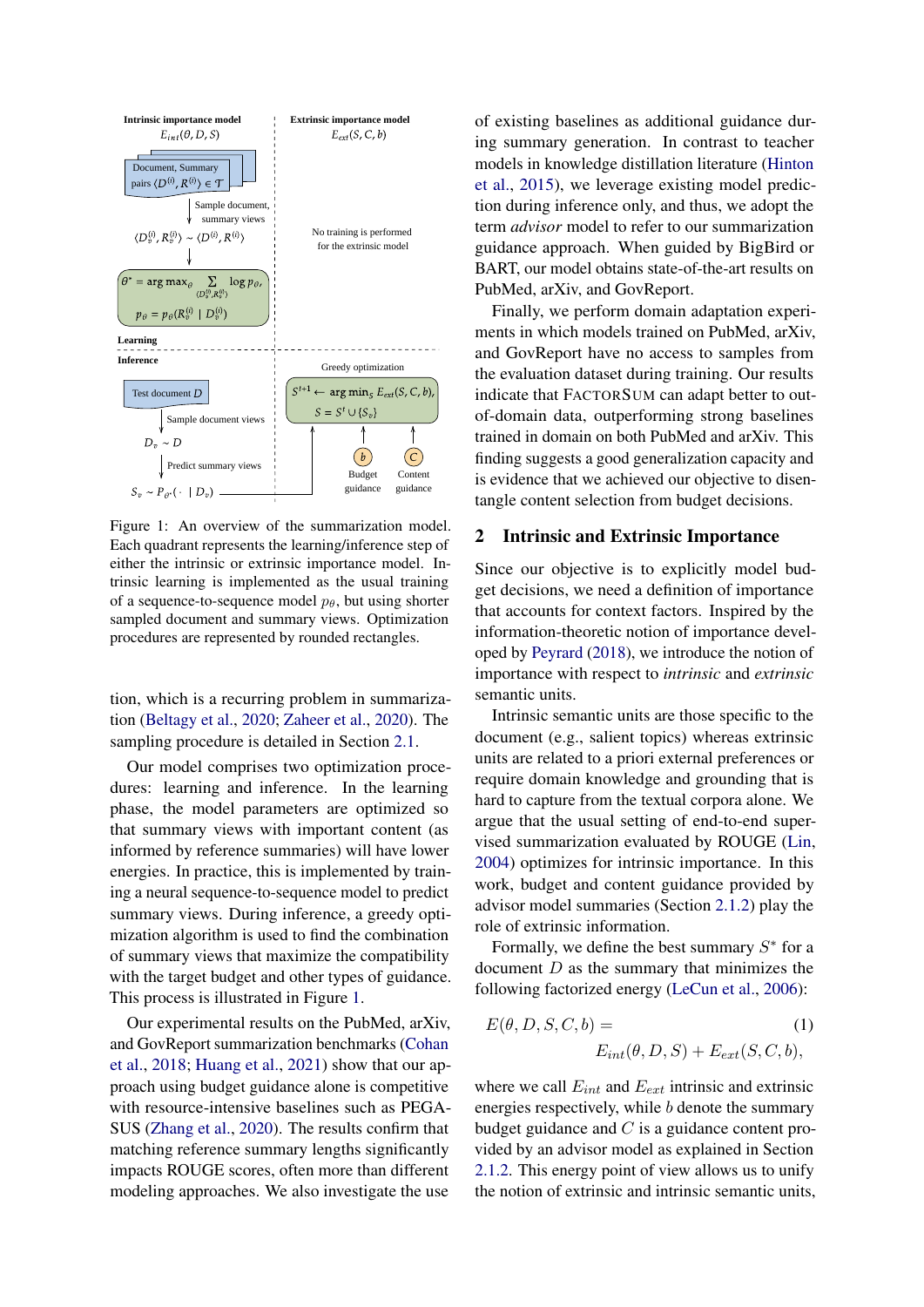and present the duality of the energy functions with respect to learning and inference.

Furthermore, the factorization of the total energy function makes the problem more tractable and leads to the following advantages:

- Model components can be changed or replaced more cost-effectively. For example, adding more components to the extrinsic objective would not require retraining the intrinsic importance model.
- Issues with differentiability of the extrinsic guideline loss with respect to the summary views generator parameters are avoided.
- More complex inference procedures that just feedforward computation are possible.

An overview of the model components and the summary inference procedure is represented in Fig-ure [1.](#page-1-0) Given a document  $D$ ,  $n_d$  document views are generated, each covering a random subset of sentences from the original document (Section [2.1\)](#page-2-0). Then, the intrinsic importance model generates *summary views*  $S_v$ , each partially covering salient content from the original document D (Section [2.1.1\)](#page-2-1). Finally, the extrinsic importance model will optimize the final summary  $S$  so that it maximizes the alignment of the content to a target budget and content guidance. In the following sections, we detail the model components as well as the training and inference procedures.

#### <span id="page-2-0"></span>2.1 Sampling Document Views

Our model requires multiple summary proposals (or views) to allow the optimization of the extrinsic energy in Equation [1.](#page-1-1) One further motivation for using document views is that the intrinsic encoderdecoder model can focus on shorter sequences, which makes the task arguably easier and less affected by truncation issues. To generate multiple *views* for the same document, we implement the following steps:

- From a document  $D$ , we generate a random sample of sentences, which we call a *document view*  $D_v$ . The number of sentences in  $D_v$  is controlled by the sampling factor parameter  $s_f \in [0, 1]$ , so that n\_sents $(D_v) \approx s_f \cdot n$ \_sents $(D)$ .
- $\bullet$  Also from  $D$ , we extract oracle sentences  $o_i$  corresponding to each sentence  $r_i$  in the reference summary  $R$ . We choose as oracle the sentences that maximize the sum of ROUGE-1 and ROUGE-2 F1

scores:  $o_i$  =  $\arg \max_{s \in D} \text{ROUGE}\_1(s, r_i)$  +  $ROUGE_2(s, r_i)$ .

• For each oracle sentence  $o_i \in D_v$  we collect the corresponding sentence  $r_i$  from the reference summary  $R$ . These sentences  $r_i$  form the reference summary  $R_v$  for the document view  $D_v$ . If there is no oracle sentence in the document view, the reference summary view  $R_v$  is empty<sup>[1](#page-2-2)</sup>.

For each document D from a training dataset  $\mathcal T$ , we repeat the sampling procedure described above  $n_d$ times, yielding a new dataset  $\mathcal{T}' = \{ (D_v^{(i)}, R_v^{(i)}) \; : \;$  $i = 1, \ldots, |\mathcal{T}| \times n_d$  with  $n_d$  times more samples than the original data. The number of samples  $n_d$ and the sample fraction  $s_f$  are hyperparameters that to be tuned for each dataset. For PubMed, by sampling  $n_d = 20$  views per document, each with 20% of the document sentences, we obtain document views with 17.2 sentences on average, while covering 99.1% of the original oracle sentences. In Appendix [A,](#page-10-0) we provide statistics for different  $n_d$  and  $s_f$  and the heuristics we use for choosing appropriate values.

The intuition behind this sampling method is that if a sentence is relevant for the entire document, it should also be relevant in different contexts. Besides allowing the decoupled energy minimization objective, this approach also makes the input documents and corresponding summaries much shorter than the original data. Thus, our method scales to long documents without requiring specialized architectures for modeling long sequences [\(Beltagy](#page-8-4) [et al.,](#page-8-4) [2020;](#page-8-4) [Zaheer et al.,](#page-9-2) [2020\)](#page-9-2). Also, in contrast to previous work, this summary sampling is domain-agnostic as it does not make any assumption about the discourse structure of the document [\(Dong et al.,](#page-8-8) [2021;](#page-8-8) [Gidiotis and Tsoumakas,](#page-8-9) [2020\)](#page-8-9).

#### <span id="page-2-1"></span>2.1.1 Intrinsic Importance Model

Powerful sequence-to-sequence models such as PE-GASUS [\(Zhang et al.,](#page-9-0) [2020\)](#page-9-0) and BART [\(Lewis](#page-8-0) [et al.,](#page-8-0) [2019\)](#page-8-0) are trained to estimate the probability of a sequence of tokens given a document by minimizing cross-entropy with respect to the data distribution. We hypothesize that these models are good candidates to fulfill the intrinsic importance objective, as described below.

**Learning** Given the training dataset  $T'$  consisting of document views  $D_v^{(i)}$  and reference summary

<span id="page-2-2"></span> ${}^{1}$ Except for training, when we enforce that each document view has at least one oracle sentence.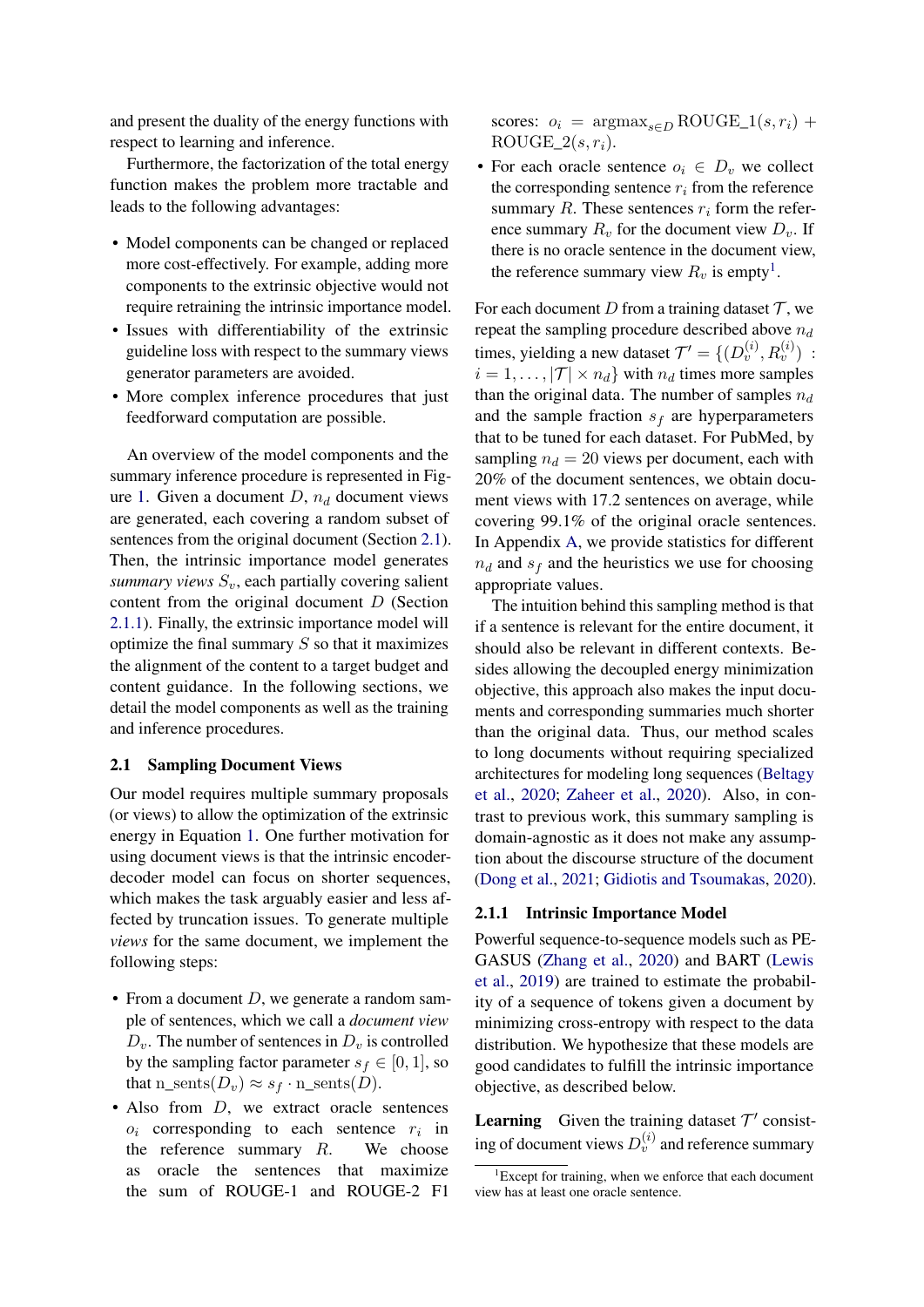views  $R_v^{(i)}$  as described in Section [2.1,](#page-2-0) we define the intrinsic loss as a negative log-likelihood functional:

$$
L(E_{int}, \mathcal{T}') = \frac{1}{|\mathcal{T}'|} \sum_{i=1}^{|\mathcal{T}'|} \underbrace{L(R_v^{(i)}, E_{int}(\theta, D_v^{(i)}, \mathcal{S}))}_{-\log p_{\theta}(R_v^{(i)} | D_v^{(i)})}
$$

where  $p_{\theta}(R_v^{(i)} | D_v^{(i)})$  is a distribution over the possible summaries  $S$ , specifically a sequence-tosequence neural network model [\(Lewis et al.,](#page-8-0) [2019\)](#page-8-0). During learning, we find the parameters  $\theta^*$  that minimize the loss above.

Inference The summary generation is performed as usual in sequence-to-sequence models via beam search decoding [\(Sutskever et al.,](#page-9-4) [2014\)](#page-9-4). We sample summary views by generating a summary conditioned to the document views:

$$
S_v^{(i)} \sim p_{\theta^*}(\cdot | D_v^{(i)}).
$$
 (2)

We assume these summary views are samples from low-energy regions of  $E_{int}$  =  $-\log p_{\theta^*}(S_v^{(i)} | D_v^{(i)})$ , thus contributing to the minimization of the factorized energy (Equation [1\)](#page-1-1).

#### <span id="page-3-0"></span>2.1.2 Extrinsic Importance Model

The extrinsic importance energy function  $E_{ext}$  measures the compatibility between the summary, the guidance budget  $b$ , and the guidance content  $C$ . Thus, the optimal summary  $S^*$  is defined as:

$$
S^* = \arg\min_{S} E_{ext}(S, C, b). \tag{3}
$$

The extrinsic energy is defined in terms of the squared deviation with respect to the guidance budget and ROUGE-1 score between the generated summary and the guidance content:

$$
E_{ext}(S, C, b)
$$
\n
$$
= \alpha (|S|/b - 1)^2 - \beta \text{ROUGE}_1(S, C),
$$
\n(4)

where  $|S|$  denotes the length of the summary in words, the content C is a summary provided by an advisor model. The hyperparameters  $\alpha$  and  $\beta$ weight the contribution of each guidance signal. In our experiments, we use  $\alpha = \beta = 1.0$  and, as advisor models, PEGASUS [\(Zhang et al.,](#page-9-0) [2020\)](#page-9-0) and BigBird [\(Zaheer et al.,](#page-9-2) [2020\)](#page-9-2).

In our implementation, there is no learning step for the extrinsic importance model. For inference, we design a greedy algorithm to minimize the en-ergy as detailed in Algorithm [1.](#page-3-1) Let  $V_D$  be the set

Algorithm 1: Greedy summary generation. Input parameters are the set of summary views  $V_D$  for document D, content guidance C, budget guidance  $b$ , redundancy threshold  $t$ , and patience p. See the "Non-redundancy" paragraph in Section [2.1.2](#page-3-0) for a discussion about the is\_redundant function.

| <b>Input:</b> $V_D, C, b, t, p$                                          |
|--------------------------------------------------------------------------|
| Output: $S^*$                                                            |
| $S \leftarrow \emptyset$ , $S^* \leftarrow \emptyset$ ;                  |
| $i \leftarrow 0$ :                                                       |
| while $V_D \neq \emptyset$ and $i \leq p$ do                             |
| $S_v^* \leftarrow \arg \min_{S_v \in V_D} E_{ext}(S \cup \{S_v\}, C, b)$ |
| if $E_{ext}(S \cup \{S_v^*\}, C, b) > E_{ext}(S^*, C, b)$ then           |
| $i \leftarrow i+1$ ;                                                     |
| $S \leftarrow S \cup \{S_v^*\};$                                         |
| else if not is_redundant $(S, S_v^*, t)$ then                            |
| $i \leftarrow 0$ ;                                                       |
| $S \leftarrow S \cup \{S_v^*\};$                                         |
| $S^* \leftarrow S;$                                                      |
| $V_D \leftarrow V_D \setminus \{S_v^*\};$                                |
| end                                                                      |

<span id="page-3-1"></span>of  $n_d$  summary views for the document D. Starting from the initial condition  $S = \emptyset$ , the procedure selects the summary view  $S_v \in V_D$  that minimizes the energy  $E_{ext}(S \cup \{S_v\}, C, b)$ . The view  $S_v$  is added to the summary if it satisfies the following additional conditions:

- Non-redundancy: the view  $S_v$  cannot be redundant with respect to the current summary S. We consider as redundant a summary view that has a (word-level) normalized Levenshtein distance<sup>[2](#page-3-2)</sup> [\(Levenshtein et al.,](#page-8-10) [1966\)](#page-8-10) to any sentence in S lower than a threshold  $t = 0.4$ (is\_redundant function in Algorithm [1\)](#page-3-1).
- <span id="page-3-3"></span>• Energy reduction:  $S \cup \{S_v\}$  must have a lower energy than the current best summary  $S^*$ . After  $p$  iterations without improvement, the algorithm returns the current best summary  $S^*$ . Unless otherwise stated, this patience parameter is set to  $p = n_d$ , which means the algorithm iterates over all available views.

When  $\beta = 0$  in Equation [4](#page-3-3) (no content guidance), each step of the greedy algorithm adds the longer summary view that satisfies the non-redundancy condition above, except for the last step, when a shorter view may better match the budget guidance. We provide further details on pre- and postprocessing summary views in Appendix [C.](#page-11-0)

<span id="page-3-2"></span> $2$ We use the textdistance library: <https://github.com/life4/textdistance>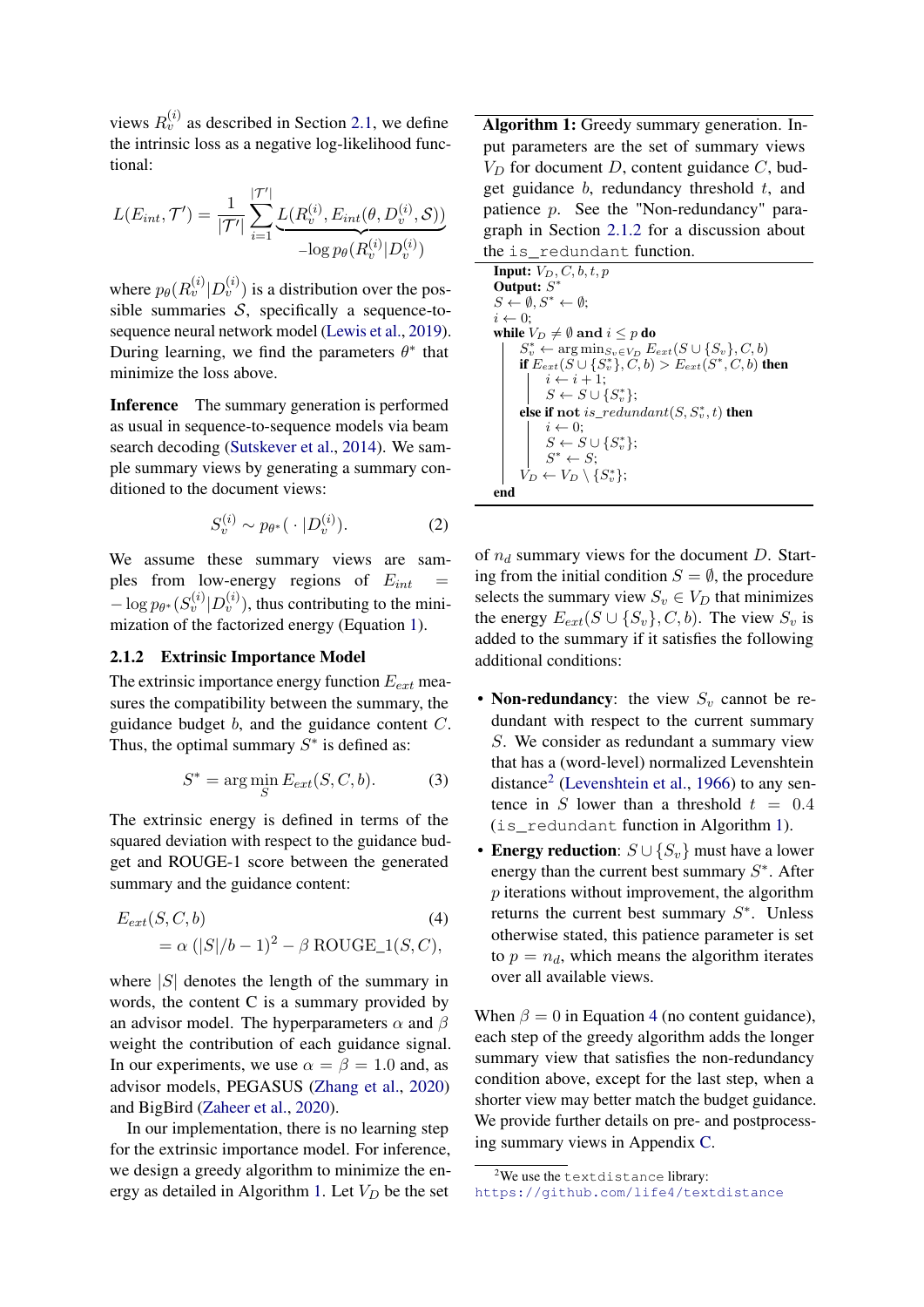<span id="page-4-1"></span>

| <b>Dataset</b>                      |                                | <b>Samples</b> | <b>Summaries</b> |  |                            |  |
|-------------------------------------|--------------------------------|----------------|------------------|--|----------------------------|--|
|                                     |                                |                |                  |  | Train Val Test Sents Words |  |
| PubMed                              | 119,920 6,631 6,658 6.8 204.8  |                |                  |  |                            |  |
| arXiv                               | 202,917 6,436 6,440 12.6 292.6 |                |                  |  |                            |  |
| GovReport 17,517 973 973 17.6 546.0 |                                |                |                  |  |                            |  |

Table 1: Key statistics for the summarization datasets. "Sents" and "Words" denote the average number of words and sentences in the summaries (training split).

# <span id="page-4-3"></span>3 Experimental Setup

We turn to discuss the experimental setup to assess the effectiveness of the factorized model proposed in Section [2.](#page-1-2) We specify details about datasets, baselines, and the evaluation protocol. (See Appendix [B](#page-10-1) for additional implementation details).

Datasets Our experiments are performed on the PubMed and arXiv datasets, consisting of documents extracted from the homonymous scientific repositories [\(Cohan et al.,](#page-8-2) [2018\)](#page-8-2). To further test the generalization capacity of the model, we also perform the experiments on GovReport, a dataset containing long reports published by U.S. Government Accountability Office (GAO; [Huang et al.](#page-8-5) [2021\)](#page-8-5). The only preprocessing applied is to filter out documents with empty articles or summaries, which lead to the training, validation, and test splits shown in Table [1.](#page-4-1) We do not truncate the articles or their abstracts.

Evaluation We evaluate our models using the ROUGE F-measure metric [\(Lin,](#page-8-7) [2004\)](#page-8-7), with the implementation used by [Zhang et al.](#page-9-0)  $(2020)^3$  $(2020)^3$  $(2020)^3$ .

Baseline models We use the following summarization baselines, for which implementations and pre-trained models are publicly available:

- PEGASUS [\(Zhang et al.,](#page-9-0) [2020\)](#page-9-0), an encoderdecoder transformer-based model that uses a specialized pre-training task of predicting entire masked sentences and achieves strong performance across several datasets.
- BigBird [\(Zaheer et al.,](#page-9-2) [2020\)](#page-9-2), a model based on a sparse attention mechanism that allows transformer-based models to process up to 8 times longer sequences efficiently.

• **BART** [\(Lewis et al.,](#page-8-0) [2019\)](#page-8-0), a transformer-based denoising autoencoder that has strong performance on text generation tasks. We train our own version of BART-large on GovReport with a longer maximum target length of 768 tokens.

Also, we add results for the following abstractive systems: DANCER [\(Gidiotis and Tsoumakas,](#page-8-9) [2020\)](#page-8-9) and HEPOS [\(Huang et al.,](#page-8-5) [2021\)](#page-8-5).

#### <span id="page-4-4"></span>4 Results

In this section, we analyze the contribution of different guidance factors on summarization performance by controlling summary budget and content guidance. We continue by conducting an ablation study, examining the summary views and the greedy summary generation contributions to the overall performance. Finally, we discuss domain adaptation results. Sample summaries are provided in Appendix [E.](#page-12-0)

#### <span id="page-4-0"></span>4.1 Effects of Budget Guidance

To test the impact of budgets on the summarization performance we provide three types of guidance:

- Fixed: the budget guidance is set at a fixed value for all summaries. The budget is 205, 165, and 648 words, which are the average summary lengths in the validation sets of PubMed, arXiv, and GovReport respectively.
- Oracle: the model uses the reference summary length as the budget guidance.
- Model-based: the model uses the length of the summary produced by an advisor model (BART for GovReport and BigBird for PubMed/arXiv) as budget guidance.

To fairly compare the different models, we use an additive budget correction so that the average number of tokens in system summaries is close to the average length of reference summaries from the validation set (Table [7\)](#page-11-1). The average summary lengths for each model is presented in Tables [2](#page-5-0) and [3.](#page-5-1) Also, we provide ROUGE scores for varying budget guidance values in Appendix [D.](#page-12-1)

Fixed budget The simpler version of FACTOR-SUM is only guided by a fixed budget and its performance is competitive with most baselines, including PEGASUS and BigBird (Table [2,](#page-5-0) "no content guidance"). It is important to note that the intrinsic importance model is based on a bart-base model with 139M parameters, which is 4 times smaller than PEGASUS and BigBird.

<span id="page-4-2"></span><sup>3</sup>[https://github.com/google-research/](https://github.com/google-research/pegasus) [pegasus](https://github.com/google-research/pegasus)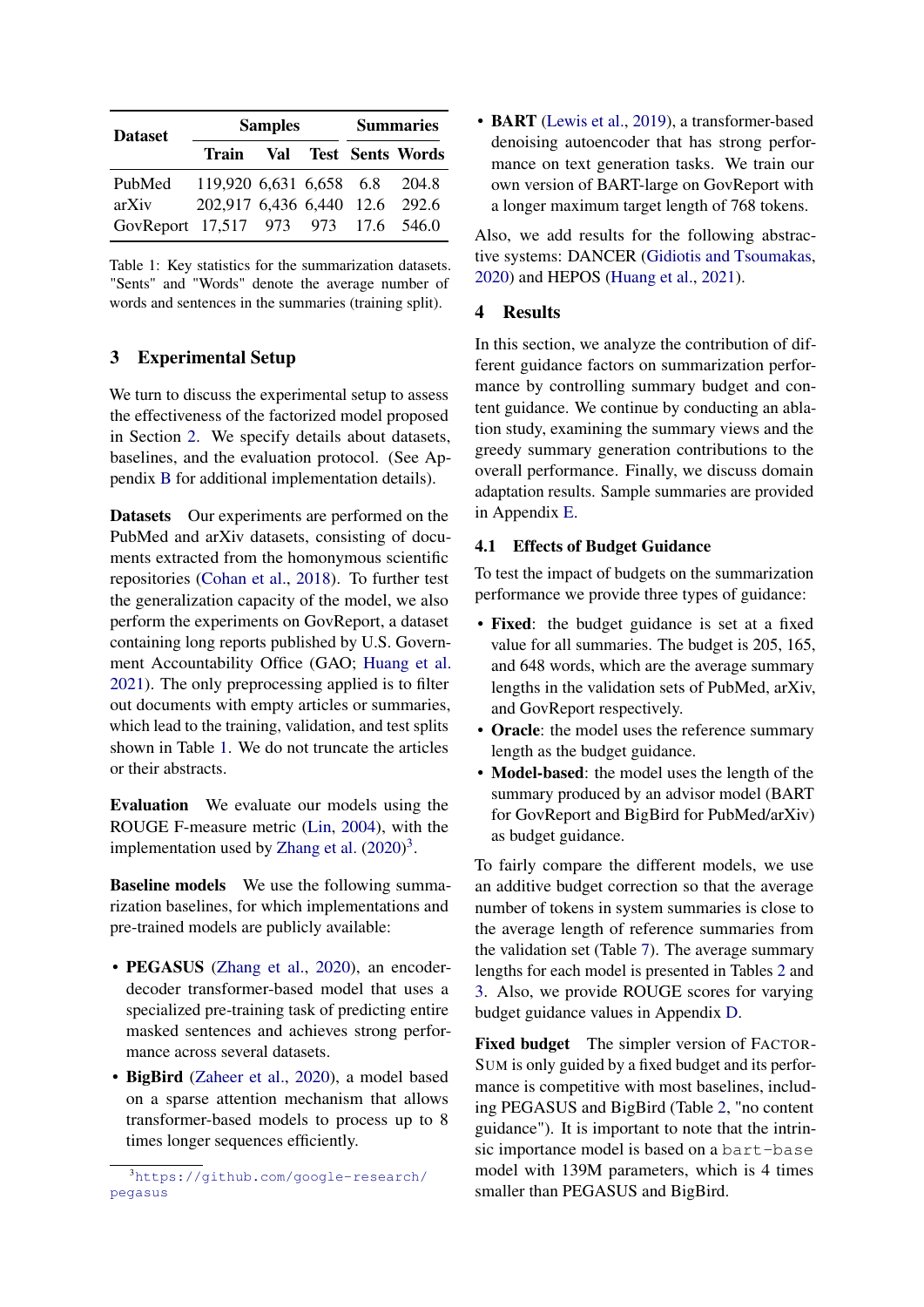<span id="page-5-0"></span>

| <b>Model</b>         |                                     |       | <b>PubMed</b> |         |                          |                                        | arXiv       |         |                   |       | GovReport   |             |     |
|----------------------|-------------------------------------|-------|---------------|---------|--------------------------|----------------------------------------|-------------|---------|-------------------|-------|-------------|-------------|-----|
|                      |                                     | $R-1$ | $R-2$         | R-L Len |                          | $R-1$                                  | $R-2$       | R-L Len |                   | $R-1$ | $R-2$       | R-L Len     |     |
| <b>Previous work</b> |                                     |       |               |         |                          |                                        |             |         |                   |       |             |             |     |
| DANCER <sup>+</sup>  |                                     | 46.34 | 19.97         | 42.42   |                          | 45.01                                  | 17.60       | 40.56   | $\blacksquare$    |       |             |             |     |
| HEPOS <sup>†</sup>   |                                     | 48.12 | 21.06         | 42.72   | $\overline{\phantom{0}}$ | 48.24                                  | 20.26       | 41.78   | $\qquad \qquad -$ | 56.86 | 22.62 53.82 |             |     |
| <b>PEGASUS</b>       |                                     | 43.83 | 18.72         | 40.29   | 180                      | 43.06                                  | 16.39       | 38.65   | 168               |       |             |             |     |
| <b>BigBird</b>       |                                     | 45.48 | 19.92         | 41.81   | 185                      | 46.15                                  | 18.60       | 41.46   | 164               |       |             |             |     |
| <b>BART-large</b>    |                                     |       |               |         |                          |                                        |             |         |                   | 52.82 | 19.12       | 49.99       | 596 |
|                      | <b>Guidance</b>                     |       |               |         |                          |                                        |             |         |                   |       |             |             |     |
|                      | <b>Budget Content</b>               |       |               |         |                          | <b>FACTORSUM - no content guidance</b> |             |         |                   |       |             |             |     |
| Oracle               | $\overline{\phantom{0}}$            | 47.37 | 19.10         | 43.27   | 208                      | 48.87                                  | 18.83 43.96 |         | 167               | 59.80 |             | 24.13 56.12 | 651 |
| Fixed                |                                     | 45.41 | 18.66         | 41.63   | 206                      | 47.22                                  | 18.60       | 42.61   | 165               | 58.77 | 23.99       | 55.19       | 650 |
| Model                | $\overline{\phantom{a}}$            | 44.64 | 17.98         | 40.76   | 185                      | 46.40                                  | 18.21       | 41.85   | 164               | 57.18 |             | 23.34 53.66 | 638 |
|                      | <b>FACTORSUM - content guidance</b> |       |               |         |                          |                                        |             |         |                   |       |             |             |     |
| Oracle               | Lead                                | 48.31 | 19.99         | 44.35   | 208                      | 49.69                                  | 19.32 44.85 |         | 166               | 60.73 | 25.24       | 57.20       | 650 |
| Fixed                | Lead                                | 46.27 | 19.29         | 42.57   | 205                      | 48.05                                  | 19.05       | 43.49   | 165               | 59.67 | 25.02       | 56.22       | 649 |
| Fixed                | Model                               | 47.50 | 20.33         | 43.76   | 205                      | 49.32                                  | 20.27       | 44.76   | 165               | 60.10 | 25.28       | 56.65       | 648 |
| Model                | Model                               | 47.34 | 20.31         | 43.52   | 185                      | 48.74                                  | 20.12       | 44.19   | 164               | 58.78 | 24.87       | 55.37       | 638 |

Table 2: ROUGE F1 scores and average words per summary on the test sets for different types of guidance during inference. *Lead* guidance is the first  $k$  sentences from the source document (Section [4.2\)](#page-6-0). Model guidance is provided by BART-large for GovReport and BigBird for PubMed and arXiv. Results for models marked with † are taken from the original publications. Underlined results are statistically equivalent to the best methods ( $p < 0.05$ ).

<span id="page-5-1"></span>

| <b>Evaluation</b>                                                                   | <b>PubMed</b> |       |             | arXiv |                                                      |                   | GovReport |     |       |       |       |       |
|-------------------------------------------------------------------------------------|---------------|-------|-------------|-------|------------------------------------------------------|-------------------|-----------|-----|-------|-------|-------|-------|
| Training                                                                            | $R-1$         | $R-2$ | R-L Len     |       | $R-1$                                                | $R-2$             | $R-I$     | Len | $R-1$ | $R-2$ | $R-I$ | - Len |
| <b>End-to-end baseline</b> (BigBird for PubMed and arXiv; BART-large for GovReport) |               |       |             |       |                                                      |                   |           |     |       |       |       |       |
| PubMed                                                                              | 45.48         | 19.92 | 41.81       | 185   | 42.33                                                | 15.16 38.09       |           | 161 | 19.35 | 3.57  | 18.10 | 222   |
| arXiv                                                                               | 39.47         | 14.95 | 35.77       | 177   | 46.15                                                | 18.60             | 41.46     | 164 | 16.61 | 2.25  | 15.09 | 352   |
| GovReport                                                                           | 37.18         | 11.10 | 33.96       | 203   | 35.11                                                | 8.94              | 31.67     | 203 | 52.82 | 19.12 | 49.99 | 596   |
| <b>FACTORSUM - fixed budget, no content guidance</b>                                |               |       |             |       |                                                      |                   |           |     |       |       |       |       |
| PubMed                                                                              | 45.41         |       | 18.66 41.63 | 206   |                                                      | 44.61 15.88 40.16 |           | 165 | 42.49 | 15.07 | 39.92 | 350   |
| arXiv                                                                               | 44.40         | 16.87 | 40.51       | 209   | 47.22                                                | 18.60             | 42.61     | 165 | 48.75 | 18.07 | 45.94 | 414   |
| GovReport                                                                           | 39.67         | 12.63 | 35.37       | 213   | 38.34                                                | 10.74             | 33.72     | 167 | 58.77 | 23.99 | 55.19 | 650   |
|                                                                                     |               |       |             |       | <b>FACTORSUM - fixed budget and content guidance</b> |                   |           |     |       |       |       |       |
| (BigBird guidance for PubMed and arXiv; BART-large guidance for GovReport)          |               |       |             |       |                                                      |                   |           |     |       |       |       |       |
| PubMed                                                                              | 47.50         | 20.33 | 43.76       | 205   | 46.29                                                | 17.13             | 41.86     | 166 | 42.24 | 15.03 | 39.68 | 344   |
| arXiv                                                                               | 45.87         | 18.10 | 42.02       | 210   | 49.32                                                | 20.27             | 44.76     | 165 | 48.65 | 18.03 | 45.85 | 410   |
| GovReport                                                                           | 41.27         | 14.01 | 37.10       | 211   | 40.00                                                | 11.85             | 35.47     | 176 | 60.10 | 25.28 | 56.65 | 648   |

Table 3: ROUGE F1 scores and average words per summary for the domain adaptation experiments. Models trained on PubMed, arXiv, and GovReport samples (rows) are used to summarize articles from the other dataset test splits (columns). Shaded scores are in-domain results from Table [2.](#page-5-0) Underlined results are statistically equivalent to the best cross-domain scores ( $p < 0.05$ ).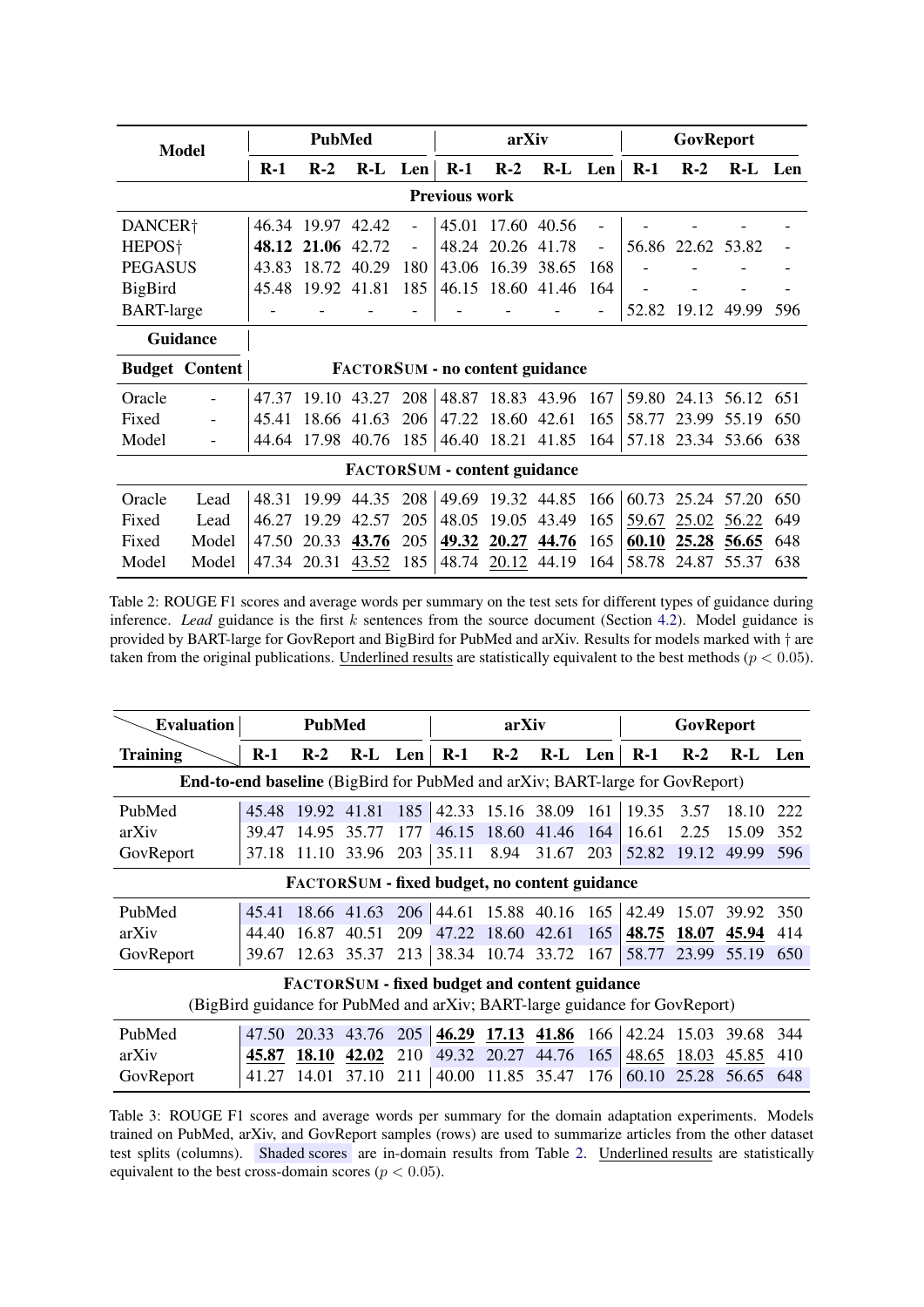Oracle budgets The second section of Table [2](#page-5-0) shows that for FACTORSUM with no content guidance, having access to the oracle lengths improves the scores by about 2, 1.6, and 1 ROUGE-1 on PubMed, arXiv, and GovReport respectively. We observe a similar effect with content guidance (third section of Table [2\)](#page-5-0). These results agree with our hypothesis that the impact of budgets on ROUGE is significant and often larger than the differences between different modeling approaches.

Model-based budgets One may argue that inferring summary lengths is part of the task. Thus, we also test how summary lengths provided by BART and BigBird affect the summarization performance. For all datasets, we observe that using model budget guidance is detrimental to the scores compared to fixed budget guidance (second and third section of Table [2\)](#page-5-0). These results suggest that summary lengths are hard to predict from the source documents, and highlights the potential benefits of divorcing content selection and budget optimization.

#### <span id="page-6-0"></span>4.2 Effects of Content Guidance

We also examine the impact of different types of content guidance. The first sort of guidance, *Lead*, takes the first  $k$  sentences from the source article. We choose the lowest  $k$  so that the guidance text has at least the number of words as the fixed target budget for each dataset (see Section [4.1\)](#page-4-0). This content guidance improves the scores by ∼0.8 (PubMed and arXiv) and ∼0.9 (GovReport) ROUGE-1 points over the model without guidance, leading to competive performance on all datasets (Table [2\)](#page-5-0). Notably, FACTORSUM with *Lead* guidance achieves 48.05 ROUGE-1 on arXiv and 59.67 ROUGE-1 on GovReport *without relying on predictions from strong baselines*. We can further improve performance by providing content guidance from BigBird and BART, leading to state-of-theart results on arXiv and GovReport. From these empirical results, we conclude that content guidance is a simple and effective method to turn strong sequence-to-sequence baselines into more flexible summarization systems. It should be possible to add more types of guidance to adapt the summaries to specific needs such as topic coverage.

#### 4.3 Ablation Study

Our method comprises two main components, a document and summary views and a ranker extracting the most salient information from those summaries using budget guidance. To shed some light on the contribution of each component to the overall performance, we conduct two ablation analyses. First, to better understand the inherent potential of the summary views, we feed them to the FAC-TORSUM ranker with reference (oracle) content guidance. Having reference as content guidance serves as an upper bound for what we can achieve using the summary views. We do the same to an ensemble of PEGASUS and BigBird, which is a concatenation of their summaries, for comparison.

Second, to understand the importance of the FACTORSUM ranker (see Algorithm [1\)](#page-3-1), we replace it with TextRank [\(Mihalcea and Tarau,](#page-8-11) [2004\)](#page-8-11), a prominent algorithm for extractive summarization. Having two input variants (summary views and PE-GASUS and BigBird ensemble) and three ranker variants (TextRank, FACTORSUM - no content guidance, and FACTORSUM - reference content guidance) results in six models. We use fixed-length guidance for all of the models.

Table [4](#page-7-0) shows our results on the PubMed and arXiv datasets. We observe significantly higher results for FACTORSUM - reference content guidance) when applied on summary views, compared to PEGASUS and BigBird Ensemble Summaries. This shows that when both inputs reach their full potential under ideal guidance, summary views are superior to an ensemble of the two strong baselines, thus containing more salient information. We observe a similar pattern when using FACTORSUM - no content guidance as a ranker, showing that summary views serve as a better input to a more realistic ranker. In addition, we notice that for both types of input, FACTORSUM - no content guidance significantly outperforms TextRank, thus contributing to FACTORSUM overall performance.

#### 4.4 Domain Adaptation

Our last experiment, unusual in the summarization literature, aims to test if a model trained on PubMed/arXiv/GovReport performs well when applied to out-of-domain (OOD) samples. Our intuition is that FACTORSUM should adapt well to OOD budget distributions, whereas the intrinsic model captures domain-specific patterns with less influence from length and content position noise.

The adaptation performance for similar domains (PubMed and arXiv) is much higher than summarizing GovReport documents when trained on scientific articles. FACTORSUM outperforms end-to-end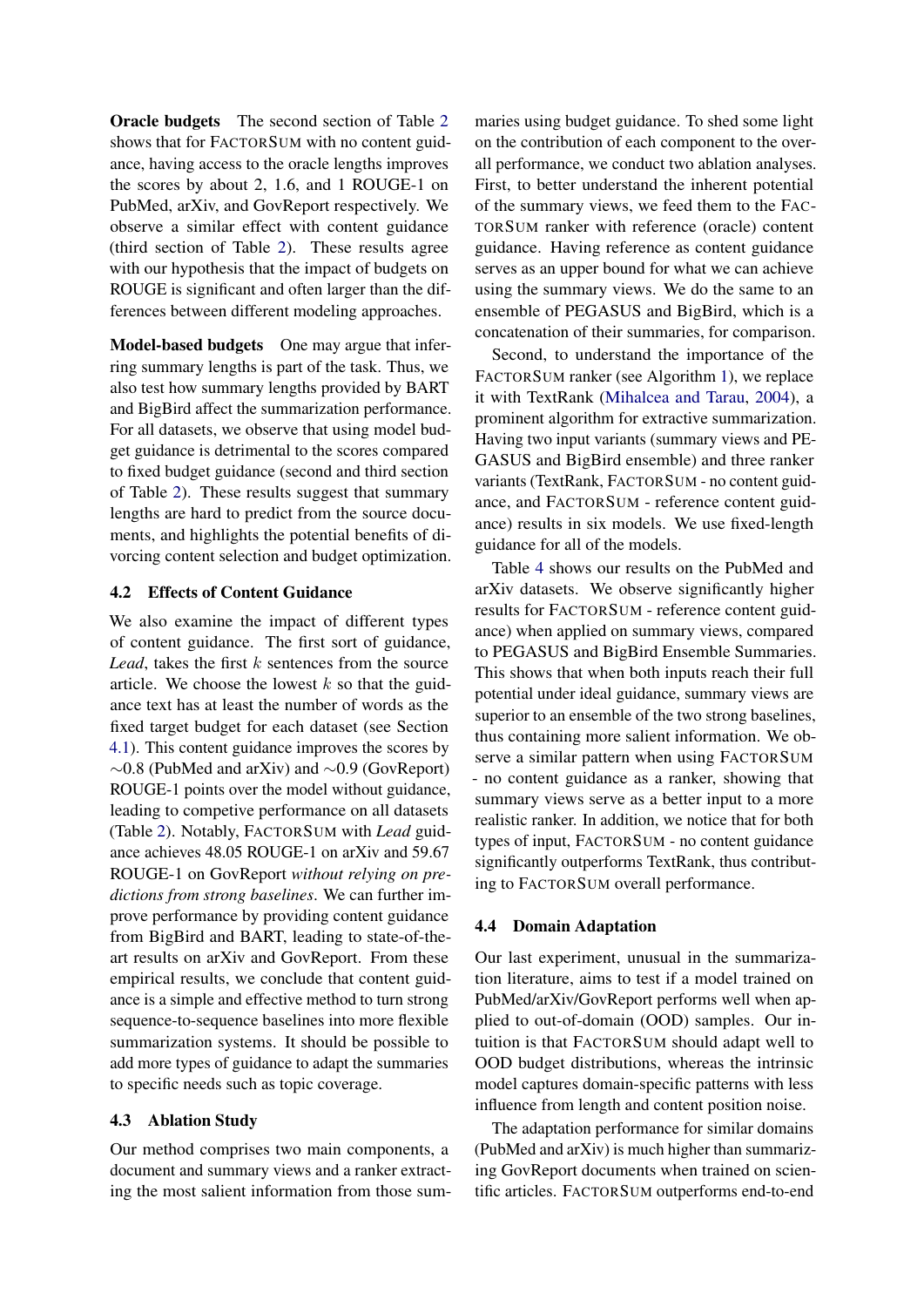<span id="page-7-0"></span>

| <b>Ranker</b>                                 |  | <b>PubMed</b> |                                     | arXiv |  |  |  |
|-----------------------------------------------|--|---------------|-------------------------------------|-------|--|--|--|
|                                               |  |               | $R-1$ $R-2$ $R-L$ $R-1$ $R-2$ $R-L$ |       |  |  |  |
| <b>PEGASUS + BigBird Ensemble Summaries</b>   |  |               |                                     |       |  |  |  |
| TextRank 43.93 18.33 38.40 44.15 16.89 37.32  |  |               |                                     |       |  |  |  |
| <b>FS</b>                                     |  |               | 45.38 19.43 41.49 45.30 17.60 40.38 |       |  |  |  |
| FS-Oracle 48.90 21.81 44.76 49.34 20.13 43.99 |  |               |                                     |       |  |  |  |
| <b>Summary Views</b>                          |  |               |                                     |       |  |  |  |
| TextRank 42.10 16.71 37.54 42.66 16.41 37.70  |  |               |                                     |       |  |  |  |
| <b>FS</b>                                     |  |               | 45.41 18.66 41.63 47.22 18.60 42.61 |       |  |  |  |
| FS-Oracle 51.75 23.31 47.53 53.51 22.94 48.29 |  |               |                                     |       |  |  |  |

Table 4: ROUGE F1 scores on the test sets for the ensemble experiments. We compare summary predictions given by the concatenation of PEGASUS and BigBird summaries against summaries derived from FACTORSUM summary views. We use two sentence rankers: an unsupervised TextRank baseline and FACTORSUM extrinsic importance ranker. FS and FS-oracle use FACTORSUM without content guidance and with reference summary guidance, respectively. All models use *fixed budget* as described in Section [4.1.](#page-4-0) Best non-oracle results are **bold-faced**. Underlined results are statistically equivalent to the best scores ( $p < 0.05$ ).

baselines in all cases, especially when there is a large gap in average summary lengths between the domains. However, it can still achieve significant improvements on arXiv, for which all models output summaries with similar average lengths.

Our most important finding is that the ROUGE scores are not as severely affected as expected in this cross-domain setting. Notably, FACTOR-SUM trained on PubMed without content guidance achieves 44.61 ROUGE-1 on arXiv, outperforming PEGASUS trained in-domain. When guided by BigBird summaries (also OOD), FACTORSUM scores 46.29 ROUGE-1 on arXiv, also outperforming BigBird trained in-domain. Similar results are observed for models trained on arXiv and evaluated on PubMed. On GovReport, FACTORSUM can produce much longer summaries that cover more relevant content, which explains the substantial improvements in ROUGE scores over the end-to-end baselines. However, summaries generated by FAC-TORSUM trained on arXiv/PubMed cannot match the average length of 650 words produced by the in-domain version. The reason for this gap is that OOD models generate summary views with a lower

variety of content, which are eliminated by the redundancy control described in Section [2.1.2.](#page-3-0)

## 5 Related Work

Recent work explores the idea of sampling summary candidates that are scored to form a final summary. The SimCLS [\(Liu and Liu,](#page-8-12) [2021\)](#page-8-12) model generates several summary candidates using diverse beam search [\(Vijayakumar et al.,](#page-9-5) [2016\)](#page-9-5), which are ranked according to a learned evaluation function. Also, the Perturb-and-Select summarizer [\(Oved and Levy,](#page-8-13) [2021\)](#page-8-13) uses similar ideas in a multi-document opinion summarization task. Instead of a diverse beam search, it performs random perturbations in the model inputs to generate candidates ranked according to a coherence model. [Iso et al.](#page-8-14) [\(2021\)](#page-8-14) presented COOP, a framework that improves the aggregation methods for multi-document opinion summarization representations by maximizing their input-output word overlap. Our approach differs from these models as our sampled summary views are not full summary candidates but partial views with important semantic content from the original document. Also, the SimCLS ranking uses intrinsic importance only (similarily with respect to the original document).

The DANCER model of [Gidiotis and Tsoumakas](#page-8-9) [\(2020\)](#page-8-9) breaks a summarization task into multiple smaller sequence-to-sequence sub-tasks, which share similar motivation to our intrinsic importance model. However, they use several heuristics to select specific sections of the papers (introduction, methods, results, and conclusion) while our sampling approach is domain agnostic. Controlling length in summaries has been considered previously by [Fan et al.](#page-8-15) [\(2017\)](#page-8-15).

#### 6 Conclusion and Future Work

In this work, we embrace the idea that generalpurpose summary is an elusive goal and that contextual factors such as preferences for summary lengths are essential in the design of summarization systems [\(Jones et al.,](#page-8-1) [1999\)](#page-8-1). We propose a framework to separate budget decisions from selecting important content in the document using neural sequence-to-sequence models as building blocks. Our results suggest improved performance in both in-domain and cross-domain summarization of long documents. In future work, we plan to investigate the effects of domain-specific extrinsic guidance that would encourage the summaries to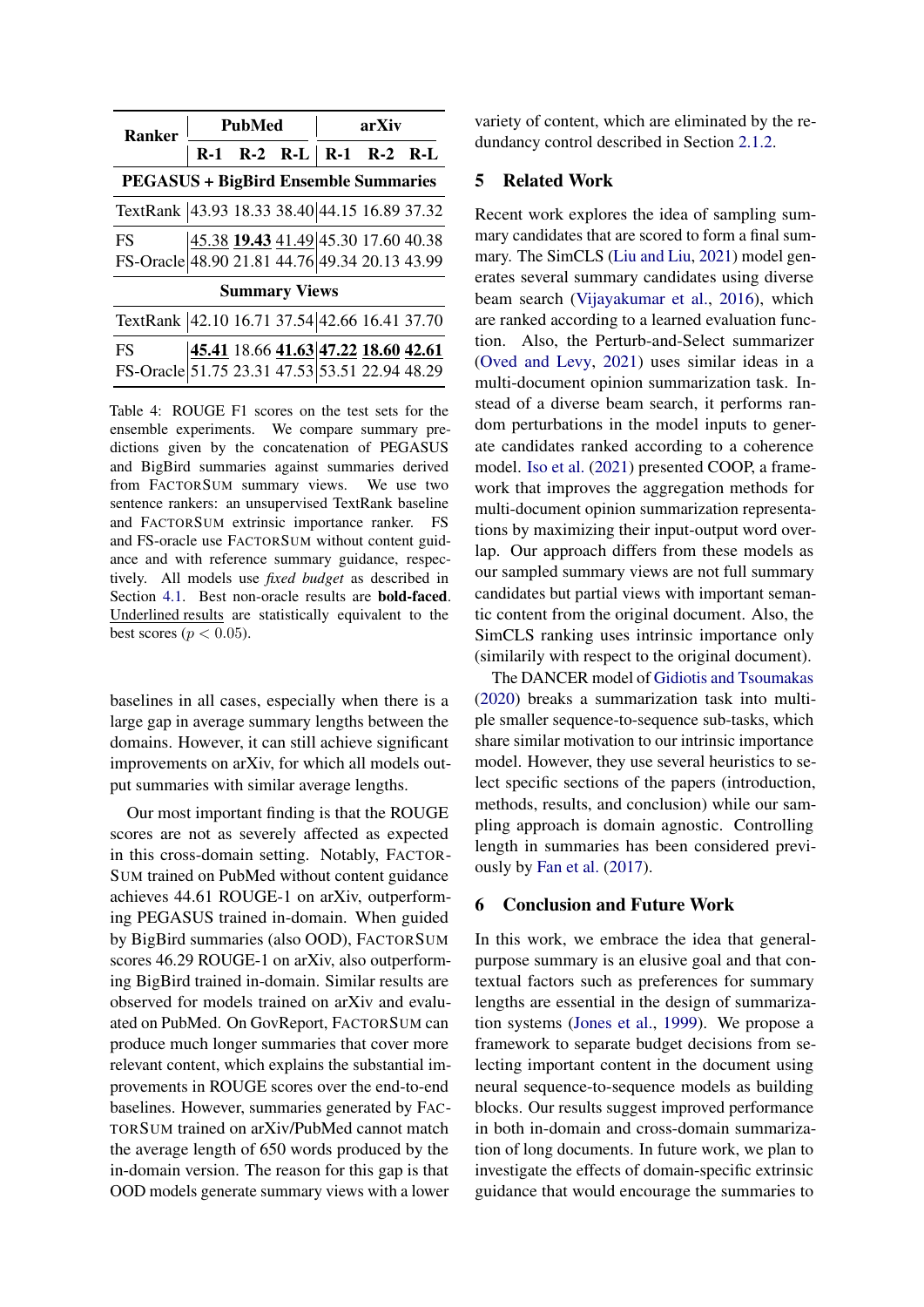cover aspects of interest.

#### <span id="page-8-16"></span>7 Limitations

While our model requires fewer compute resources for training, the inference step is more expensive. For each document,  $n_d = 20$  document views are sampled and  $n_d$  feedforward computations are performed for the intrinsic model (BART-base) before the greedy summary generation algorithm is applied. In our experiments, BART-base averages  $0.27 \times n_d$  seconds per sample. The greedy generation adds in the worst case an average of 1.5 seconds per sample using a naive single-threaded implementation, which gives a total of 6.9 seconds per document. Fortunately, these computations are highly parallelizable, and more careful tuning of the number of views per document  $n_d$  would make the runtime similar to a single large neural model. For comparison, PEGASUS and BigBird-PEGASUS take on average 3.13 and 3.85 seconds per sample on a single GPU (batch size = 4).

## 8 Ethical Considerations

In Section [7,](#page-8-16) we discussed how our model requires more compute power during inference, despite being relatively cheaper to train. Thus, if similar methods are used as part of a service in a production environment that serves a large number of requests, the inference procedure may result in unnecessary use of compute resources. In this case, we recommend careful tuning of the document sampling parameters  $n_d$  and  $s_f$  (Section [2.1\)](#page-2-0) to keep the number of summary views adequate for the application needs.

#### References

- <span id="page-8-4"></span>Iz Beltagy, Matthew E Peters, and Arman Cohan. 2020. Longformer: The long-document transformer. *arXiv preprint arXiv:2004.05150*.
- <span id="page-8-2"></span>Arman Cohan, Franck Dernoncourt, Doo Soon Kim, Trung Bui, Seokhwan Kim, Walter Chang, and Nazli Goharian. 2018. A discourse-aware attention model for abstractive summarization of long documents. *arXiv preprint arXiv:1804.05685*.
- <span id="page-8-8"></span>Yue Dong, Andrei Mircea, and Jackie Chi Kit Cheung. 2021. [Discourse-aware unsupervised summa](https://doi.org/10.18653/v1/2021.eacl-main.93)[rization for long scientific documents.](https://doi.org/10.18653/v1/2021.eacl-main.93) In *Proceedings of the 16th Conference of the European Chapter of the Association for Computational Linguistics: Main Volume*, pages 1089–1102, Online. Association for Computational Linguistics.
- <span id="page-8-15"></span>Angela Fan, David Grangier, and Michael Auli. 2017. Controllable abstractive summarization. *arXiv preprint arXiv:1711.05217*.
- <span id="page-8-9"></span>Alexios Gidiotis and Grigorios Tsoumakas. 2020. A divide-and-conquer approach to the summarization of long documents. *IEEE/ACM Transactions on Audio, Speech, and Language Processing*, 28:3029– 3040.
- <span id="page-8-6"></span>Geoffrey Hinton, Oriol Vinyals, and Jeff Dean. 2015. Distilling the knowledge in a neural network. *arXiv preprint arXiv:1503.02531*.
- <span id="page-8-5"></span>Luyang Huang, Shuyang Cao, Nikolaus Parulian, Heng Ji, and Lu Wang. 2021. Efficient attentions for long document summarization. *arXiv preprint arXiv:2104.02112*.
- <span id="page-8-14"></span>Hayate Iso, Xiaolan Wang, Yoshihiko Suhara, Stefanos Angelidis, and Wang-Chiew Tan. 2021. Convex aggregation for opinion summarization. *arXiv preprint arXiv:2104.01371*.
- <span id="page-8-1"></span>K Sparck Jones et al. 1999. Automatic summarizing: factors and directions. *Advances in automatic text summarization*, pages 1–12.
- <span id="page-8-3"></span>Yann LeCun, Sumit Chopra, Raia Hadsell, M Ranzato, and F Huang. 2006. A tutorial on energy-based learning. *Predicting structured data*, 1(0).
- <span id="page-8-10"></span>Vladimir I Levenshtein et al. 1966. Binary codes capable of correcting deletions, insertions, and reversals. In *Soviet physics doklady*, volume 10, pages 707– 710. Soviet Union.
- <span id="page-8-0"></span>Mike Lewis, Yinhan Liu, Naman Goyal, Marjan Ghazvininejad, Abdelrahman Mohamed, Omer Levy, Ves Stoyanov, and Luke Zettlemoyer. 2019. Bart: Denoising sequence-to-sequence pre-training for natural language generation, translation, and comprehension. *arXiv preprint arXiv:1910.13461*.
- <span id="page-8-7"></span>Chin-Yew Lin. 2004. Rouge: A package for automatic evaluation of summaries. In *Text summarization branches out*, pages 74–81.
- <span id="page-8-12"></span>Yixin Liu and Pengfei Liu. 2021. Simcls: A simple framework for contrastive learning of abstractive summarization. *arXiv preprint arXiv:2106.01890*.
- <span id="page-8-17"></span>Ilya Loshchilov and Frank Hutter. 2017. Decoupled weight decay regularization. *arXiv preprint arXiv:1711.05101*.
- <span id="page-8-11"></span>Rada Mihalcea and Paul Tarau. 2004. Textrank: Bringing order into text. In *Proceedings of the 2004 conference on empirical methods in natural language processing*, pages 404–411.
- <span id="page-8-13"></span>Nadav Oved and Ran Levy. 2021. Pass: Perturb-andselect summarizer for product reviews. In *Proceedings of the 59th Annual Meeting of the Association for Computational Linguistics and the 11th International Joint Conference on Natural Language Processing (Volume 1: Long Papers)*, pages 351–365.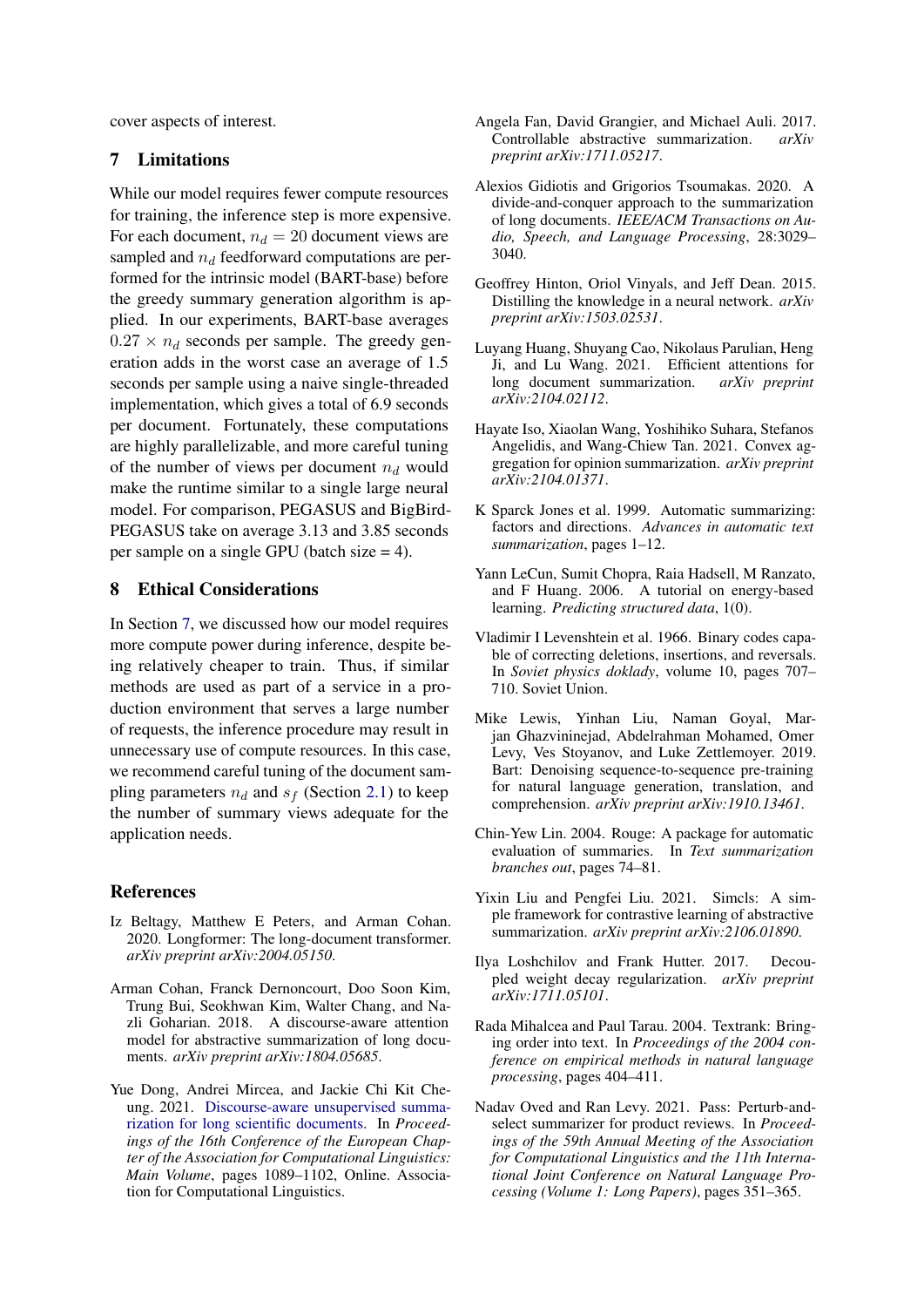- <span id="page-9-3"></span>Maxime Peyrard. 2018. A simple theoretical model of importance for summarization. *arXiv preprint arXiv:1801.08991*.
- <span id="page-9-1"></span>Simeng Sun, Ori Shapira, Ido Dagan, and Ani Nenkova. 2019. How to compare summarizers without target length? pitfalls, solutions and re-examination of the neural summarization literature. In *Proceedings of the Workshop on Methods for Optimizing and Evaluating Neural Language Generation*, pages 21–29.
- <span id="page-9-4"></span>Ilya Sutskever, Oriol Vinyals, and Quoc V Le. 2014. Sequence to sequence learning with neural networks. In *Advances in neural information processing systems*, pages 3104–3112.
- <span id="page-9-5"></span>Ashwin K Vijayakumar, Michael Cogswell, Ramprasath R Selvaraju, Qing Sun, Stefan Lee, David Crandall, and Dhruv Batra. 2016. Diverse beam search: Decoding diverse solutions from neural sequence models. *arXiv preprint arXiv:1610.02424*.
- <span id="page-9-2"></span>Manzil Zaheer, Guru Guruganesh, Kumar Avinava Dubey, Joshua Ainslie, Chris Alberti, Santiago Ontanon, Philip Pham, Anirudh Ravula, Qifan Wang, Li Yang, et al. 2020. Big bird: Transformers for longer sequences. In *NeurIPS*.
- <span id="page-9-0"></span>Jingqing Zhang, Yao Zhao, Mohammad Saleh, and Peter Liu. 2020. Pegasus: Pre-training with extracted gap-sentences for abstractive summarization. In *International Conference on Machine Learning*, pages 11328–11339. PMLR.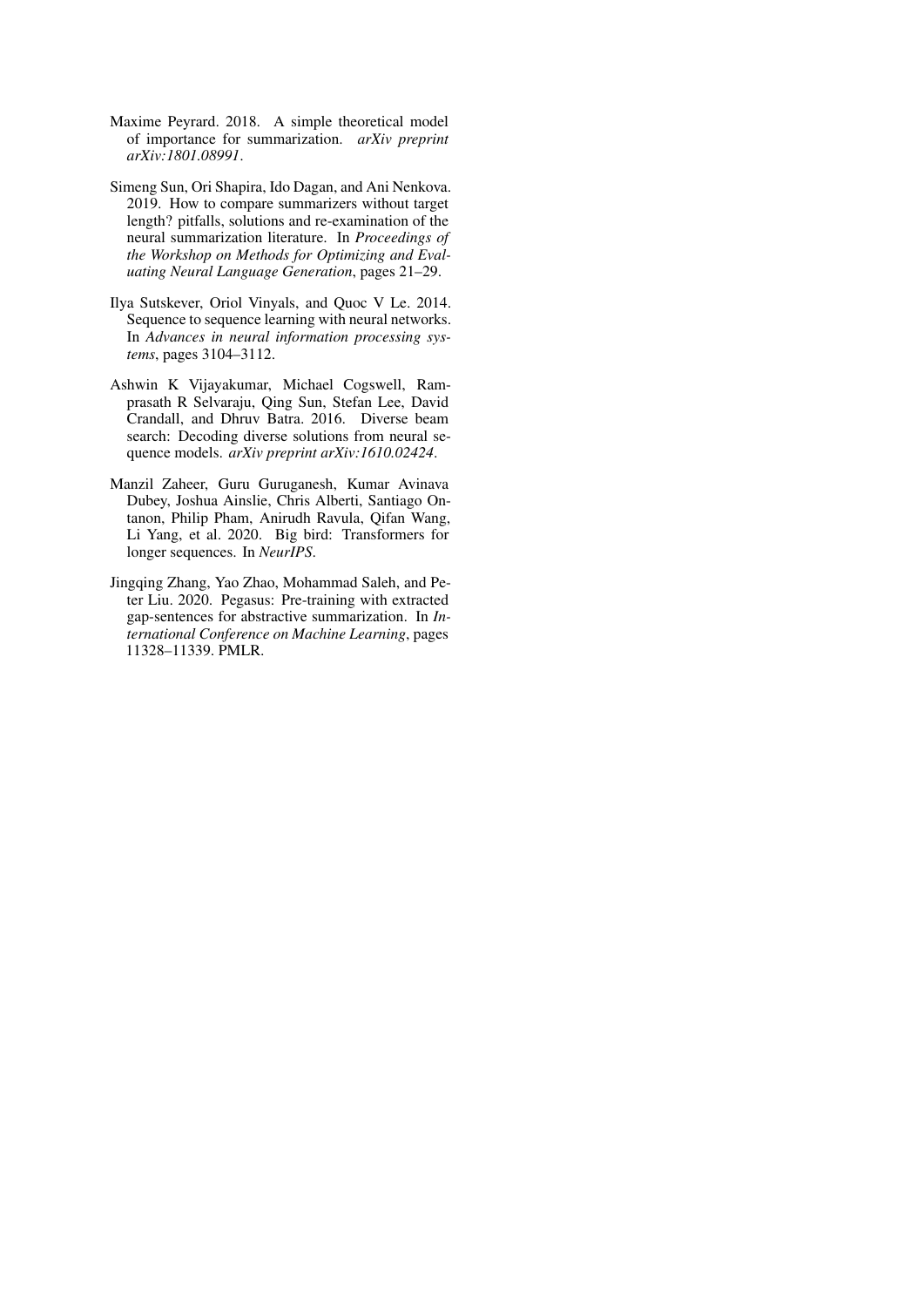#### <span id="page-10-0"></span>A Document Sampling Experiments

The sampling factor  $(s_f)$  and number of samples per document  $(n_d)$  are important hyperparameters that affect the summarization performance and computation costs of FACTORSUM. By increasing the number of samples per document, the coverage of oracle sentences is also increased. Also, a smaller sampling factor will make each document view shorter and less prone to input truncation, at the cost of oracle sentence coverage.

For our experimental setup in Sections [3](#page-4-3) and [4,](#page-4-4) we pick the sampling factor so that the number of sentences/tokens fit BART input limit (1024 tokens) with minimal truncation. The number of samples per document is chosen so that the coverage of oracle sentences in the original article is close to 100%, while keeping the resulting dataset size and training costs manageable. According to Table [5,](#page-10-2) a sampling factor  $s_f = 0.2$  and number of samples  $n_d = 20$  fullfil the requirements above for all datasets.

<span id="page-10-2"></span>

| <b>Sampling</b> Oracle coverage $(\%)$ Average                         |           |      |      |       |  |  |  |  |  |
|------------------------------------------------------------------------|-----------|------|------|-------|--|--|--|--|--|
| <b>factor</b> $(s_f)$ $n_d = 5$ $n_d = 10$ $n_d = 20$ <b>sentences</b> |           |      |      |       |  |  |  |  |  |
| <b>PubMed</b>                                                          |           |      |      |       |  |  |  |  |  |
| 0.1                                                                    | 38.9      | 65.1 | 87.6 | 8.4   |  |  |  |  |  |
| 0.2                                                                    | 66.7      | 90.2 | 99.1 | 17.2  |  |  |  |  |  |
| 0.25                                                                   | 77.0      | 95.6 | 100  | 21.6  |  |  |  |  |  |
| 0.33                                                                   | 87.9      | 99.7 | 100  | 29.0  |  |  |  |  |  |
| 0.5                                                                    | 98.3      | 100  | 100  | 43.8  |  |  |  |  |  |
| arXiv                                                                  |           |      |      |       |  |  |  |  |  |
| 0.1                                                                    | 37.9      | 63.8 | 88.1 | 27.6  |  |  |  |  |  |
| 0.2                                                                    | 64.6      | 88.4 | 99.0 | 55.7  |  |  |  |  |  |
| 0.25                                                                   | 75.6      | 93.3 | 99.7 | 69.8  |  |  |  |  |  |
| 0.33                                                                   | 86.8      | 97.7 | 100  | 93.2  |  |  |  |  |  |
| 0.5                                                                    | 96.5      | 99.9 | 100  | 140.0 |  |  |  |  |  |
|                                                                        | GovReport |      |      |       |  |  |  |  |  |
| 0.1                                                                    | 39.6      | 65.2 | 88.5 | 29.8  |  |  |  |  |  |
| 0.2                                                                    | 65.4      | 88.7 | 99.0 | 60.2  |  |  |  |  |  |
| 0.25                                                                   | 76.0      | 93.4 | 99.7 | 75.4  |  |  |  |  |  |
| 0.33                                                                   | 86.4      | 97.5 | 100  | 100.7 |  |  |  |  |  |
| 0.5                                                                    | 96.6      | 100  | 100  | 151.3 |  |  |  |  |  |

Table 5: Oracle sentence coverage and average number of sentences in sampled documents (validation sets) for different configurations of sampling factor  $s_f$  and samples per document  $n_d$ .

To further investigate the effects of different sam-

<span id="page-10-3"></span>

Figure 2: ROUGE-1 (F1) scores for different values of sampling factor  $(s_f)$  and number of samples per document  $(n_d)$ , evaluated on the GovReport test set. BARTlarge is an end-to-end baseline, which is equivalent to  $n_d = 1$  and  $s_f = 1$ .

pling strategies, we train FACTORSUM versions with sampling factor  $s_f \in \{0.5, 0.2\}$  and samples per document  $n_d \in \{5, 10, 20\}$ . In Figure [2,](#page-10-3) we report evaluation results on the GovReport test set, which confirm the importance of oracle sentence coverage for the final summarization performance. Specifically, for a fixed  $n_d = 5$ , the model with  $s_f = 0.2$  (65.4% oracle coverage) achieves 54.87 ROUGE-1 versus 58.57 ROUGE-1 for the version  $s_f = 0.5$  (96.6% oracle coverage). A model with the same sampling factor  $s_f = 0.2$  but using more samples per document achieves up to 59.67 ROUGE-1 ( $n_d = 5$ , 99.1% oracle coverage).

Finally, we observe that lower sampling factors achieve higher ROUGE scores, specially compared to the BART-large end-to-end baseline ( $s_f = 1$ ,  $n_d = 1$ ). These results suggest that working with shorter inputs is beneficial for summarization. We believe that this difference in performance is due to less truncation of the inputs.

#### <span id="page-10-1"></span>B Training Details

The intrinsic importance model  $p_{\theta}(R_v^{(i)} | D_v^{(i)})$  described in Section [2.1.1](#page-2-1) is implemented using the BART sequence-to-sequence model [\(Lewis et al.,](#page-8-0) [2019\)](#page-8-0). We fine-tune the bart-base checkpoint from huggingface $4$  on the datasets of document and summary views  $T'$  presented in Section [2.1.](#page-2-0)

For the training process, we use 4 GeForce GTX

<span id="page-10-4"></span><sup>4</sup>[https://huggingface.co/facebook/](https://huggingface.co/facebook/bart-base) [bart-base](https://huggingface.co/facebook/bart-base)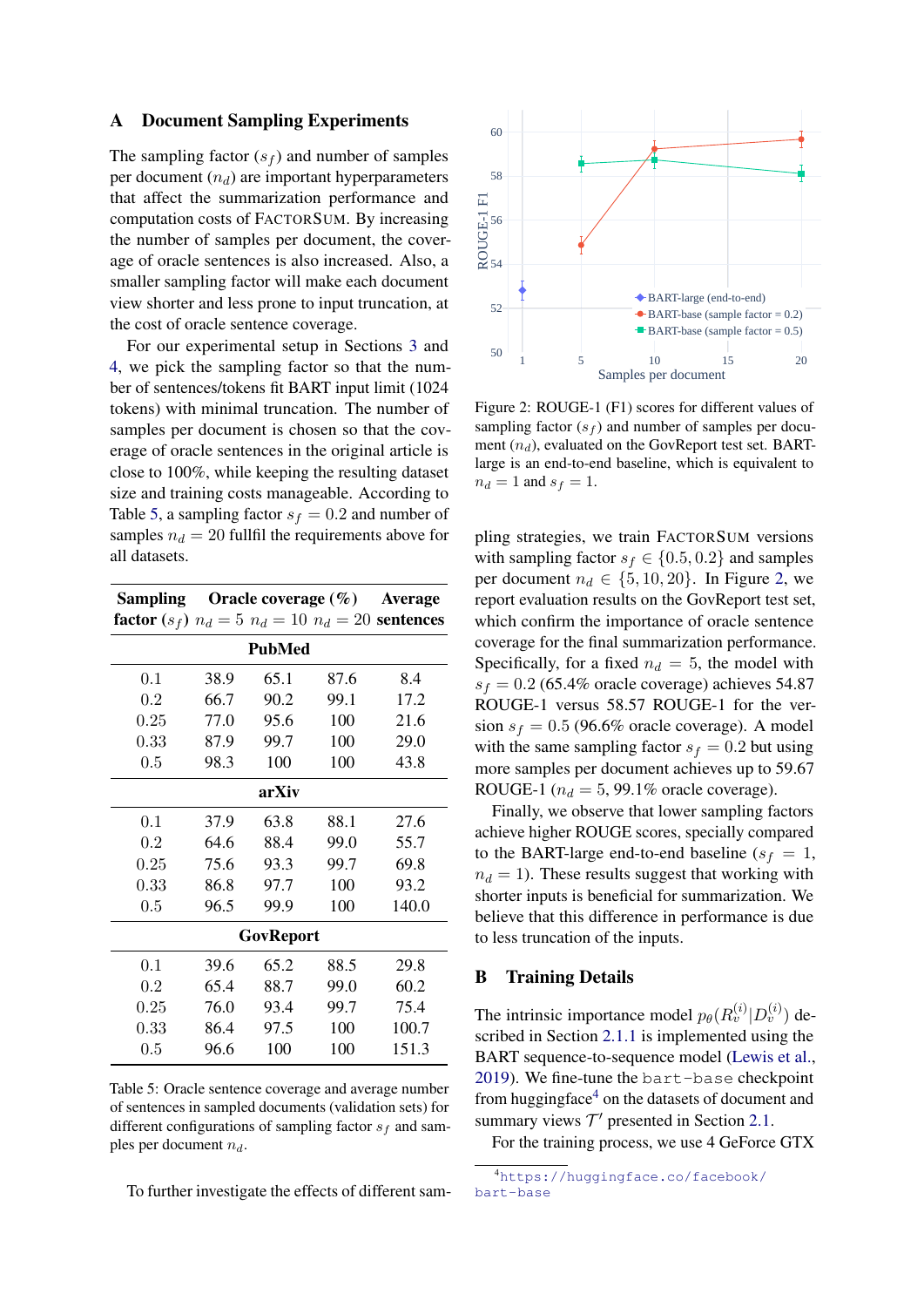<span id="page-11-1"></span>

|                                        | Guidance<br><b>Budget Content</b>   | Pubmed arXiv |     | GovReport |  |  |  |  |
|----------------------------------------|-------------------------------------|--------------|-----|-----------|--|--|--|--|
| <b>FACTORSUM - no content guidance</b> |                                     |              |     |           |  |  |  |  |
| Oracle                                 |                                     | 216          | 169 | 656       |  |  |  |  |
| Fixed                                  |                                     | 213          | 167 | 656       |  |  |  |  |
| Model                                  |                                     | 217          | 170 | 698       |  |  |  |  |
|                                        | <b>FACTORSUM - content guidance</b> |              |     |           |  |  |  |  |
| Oracle                                 | Lead                                | 221          | 169 | 632       |  |  |  |  |
| Fixed                                  | Lead                                | 217          | 167 | 624       |  |  |  |  |
| Fixed                                  | Model                               | 232          | 175 | 658       |  |  |  |  |
| Model                                  | Model                               | 227          | 177 | 658       |  |  |  |  |

Table 7: Budget guidance used for FACTORSUM models in Table [2.](#page-5-0) Model guidance is provided by BARTlarge for GovReport and BigBird for PubMed and arXiv.

1080 Ti GPUs each with 12GB of memory. Table [6](#page-11-2) details the training set size (number of documents and summary views), number of training steps, and time to train the intrinsic importance models for each dataset. The main training parameters are: batch size: 64; maximum source length: 1024; maximum generation length: 128; optimizer: AdamW [\(Loshchilov and Hutter,](#page-8-17) [2017\)](#page-8-17) with linear schedule and learning rate of  $5 \times 10^{-5}$ .

<span id="page-11-2"></span>

| <b>Dataset</b> | <b>Documents</b> | <b>Summary</b><br><b>Views</b> |      | <b>Steps Hours</b> |
|----------------|------------------|--------------------------------|------|--------------------|
| PubMed         | 115k             | 2.3M                           | 100k | 91                 |
| arXiv          | 200k             | 4M                             | 200k | 180                |
| GovReport      | 17.5k            | 340k                           | 50k  | 51                 |

Table 6: Hyperparameters for number of documents, summary views, training steps, and total training time for each dataset.

#### <span id="page-11-0"></span>C Inference Details

Unless otherwise stated, we use  $n_d = 20$  samples per document and a sampling factor  $s_f = 0.2$ , as explained in Appendix [A.](#page-10-0) To ensure replicability, we use a random seed for document views sampling. For summary length control, we adjust the budget guidance so that the average summary lengths is close to the average length of the first 1,000 summaries from the validation set (or the entire validation set for arXiv). The budget guidance for each model/guidance type is shown in Table [7.](#page-11-1)

In addition to the inference procedure described

in Algorithm [1,](#page-3-1) we apply a preprocessing step that divides each summary view  $S_v \in V_D$  into sentences. The resulting sentence-tokenized set of summary views  $V_D$  is the union of all sentences. We use the sentence tokenizer provided by  $\text{NLTK}^5$  $\text{NLTK}^5$ .

For FACTORSUM versions using content guidance, the best summary  $S^*$  returned by Algorithm [1](#page-3-1) is reordered according to the following procedure: (1) for each summary view in  $S^*$ , we collect the index of the oracle sentence in the content guidance text<sup>[6](#page-11-4)</sup>; (2) The summary views are sorted according to the list of corresponding oracle indexes, using the Python sorted function<sup>[7](#page-11-5)</sup>.

<span id="page-11-4"></span><span id="page-11-3"></span><sup>5</sup><nltk.org>

<span id="page-11-5"></span><sup>6</sup>Oracle sentences determined as described in Section [2.1.](#page-2-0) <sup>7</sup>[https://docs.python.org/3/library/](https://docs.python.org/3/library/functions.html#sorted) [functions.html#sorted](https://docs.python.org/3/library/functions.html#sorted)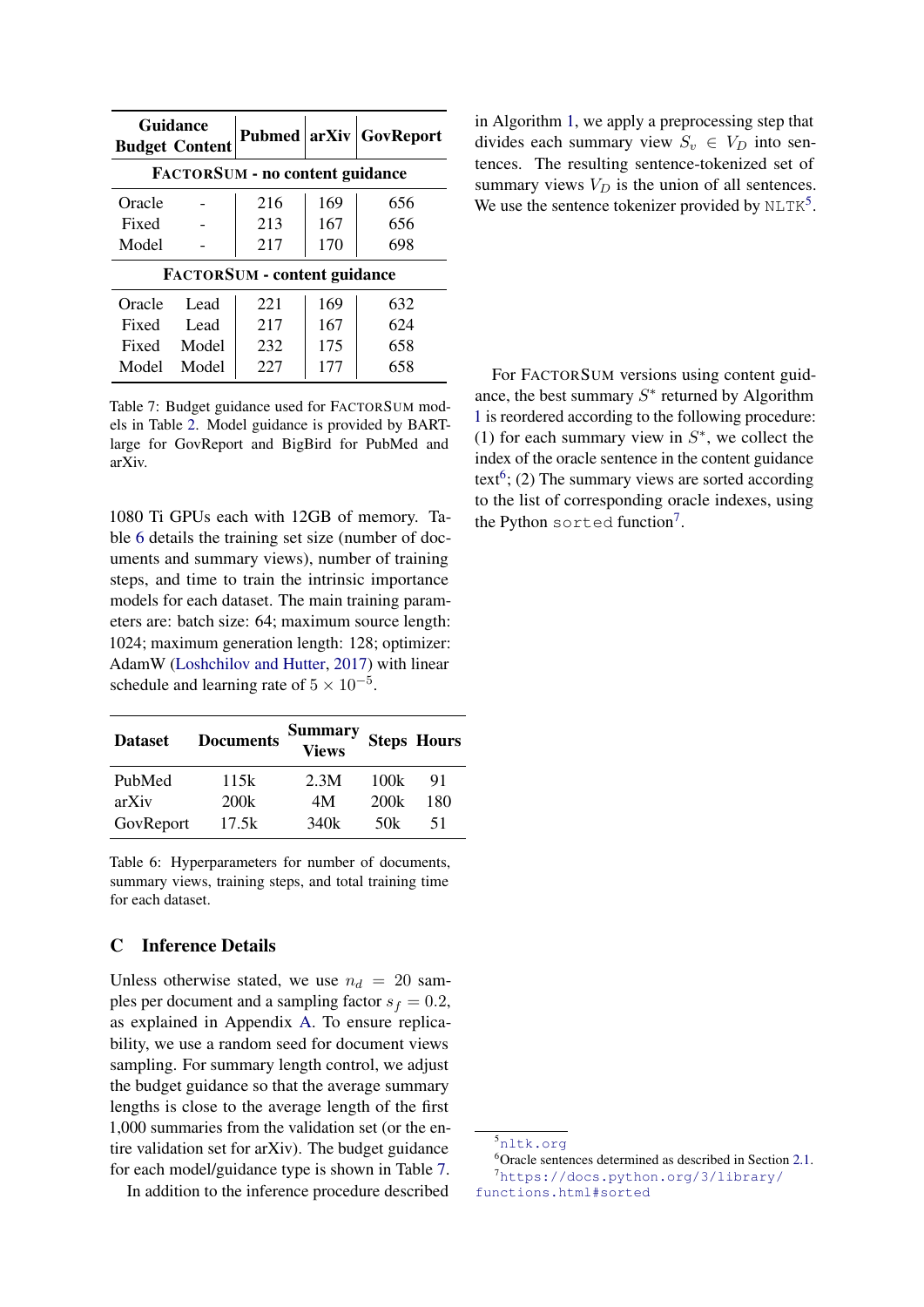

# <span id="page-12-1"></span>D Evaluation Results for Varying Budgets

Figure 3: ROUGE-1 (F1) scores for different summary budget and content guidance computed on samples from the PubMed (top) and arXiv (bottom) test sets. Error bars indicate 95% confidence interval.

# <span id="page-12-0"></span>E Sample Summaries

In the following tables, we provide samples of summaries from PubMed, arXiv, and GovReport test sets. We compare BigBird and BART summaries to FACTORSUM with lead and model-provided content guidance. Budget guidance is fixed to the same values as described in Section [4.](#page-4-4)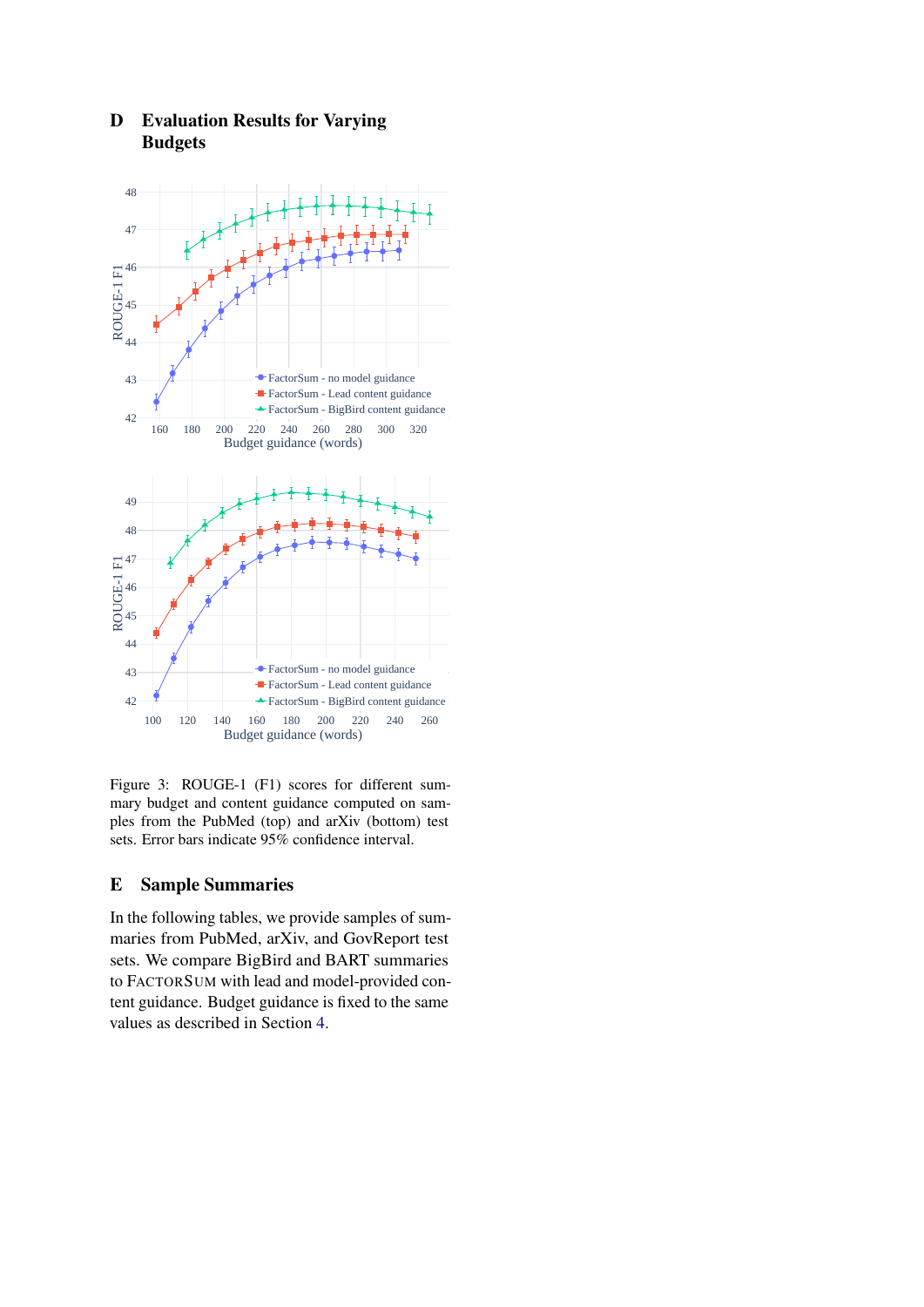## Reference abstract (Tokens: 156)

we report a 2.5-year - old girl who presented with hoarseness of voice since 3 months of age and failure to thrive . chest x - ray showed cardiomegaly with a deviation of the trachea and mediastinum to the right side . two - dimensional echocardiography showed decreased flow across the right pulmonary artery , a small atrial septal defect ( asd ) with a right - to - left shunt , and a dilated right atrium and right ventricle with severe tricuspid regurgitation suggestive of severe pulmonary hypertension . a silent large patent ductus arteriosus was also seen . multiple detector computerized tomography aortogram confirmed the findings of absent right pulmonary artery and hypoplastic right lung with small cystic lesions suggestive of congenital cystic adenomatoid malformation in the right lower lobe .

> BigBird summary Tokens: 48; ROUGE-1: 45.16; ROUGE-2: 31.52; ROUGE-L: 39.78

we report a 2.5-year - old girl with congenital absence of the right pulmonary artery with associated congenital cystic adenomatoid malformation of the right lower lobe, patent ductus arteriosus, and atrial septal defect, who presented with ortner's syndrome due to severe pulmonary hypertension. .

## FACTORSUM - Fixed budget and Lead content guidance Tokens: 199; ROUGE-1: 47.17; ROUGE-2: 26.58; ROUGE-L: 44.65

unilateral absence of pulmonary artery ( uapa ) is a rare congenital abnormality , with an estimated prevalence of 1 in 200,000. while some patients with uapa are totally asymptomatic , others may have severe pulmonary hypertension. we report a 2.5-year - old girl with congenital absence of the right pulmonary artery with associated congenital cystic adenomatoid malformation ( ccam ) , patent ductus arteriosus ( pda ) , and atrial septal defect , who presented with ortner 's syndrome due to severe pulmonary hypertension. a 2.5-year - old girl presented with hoarseness of voice noticed since 3 months of age , breathlessness for the past 15 days and failure to thrive. pulmonary agenesis is usually unilateral , right sided absence of pulmonary artery being more common. the syndrome has since been described in adults with various cardiovascular disorders , but reports in children are less common. congenital cystic adenomatoid malformation ( ccam ) is a rare cause of congenital cyanotic heart disease. the child was intubated and ventilated and started on pressors , but sustained a cardiac arrest on the 4th hospital day from which she could not be resuscitated.

# FACTORSUM - Fixed budget and BigBird content guidance Tokens: 142; ROUGE-1: 42.42; ROUGE-2: 23.66; ROUGE-L: 38.64

congenital cystic adenomatoid malformation ( ccam ) is a rare cause of congenital cyanotic heart disease. pulmonary agenesis is usually unilateral , right sided absence of pulmonary artery being more common. the syndrome has since been described in adults with various cardiovascular disorders , but reports in children are less common. unilateral absence of pulmonary artery ( uapa ) is a rare congenital abnormality , with an estimated prevalence of 1 in 200,000. we report a 2.5-year - old girl with congenital absence of the right pulmonary artery with associated congenital cystic adenomatoid malformation ( ccam ) , patent ductus arteriosus ( pda ) , and atrial septal defect, who presented with ortner 's syndrome due to severe pulmonary hypertension. while some patients with uapa are totally asymptomatic , others may have severe pulmonary hypertension.

Table 8: Sample abstract and generated summaries from the PubMed test set (ID = 5836).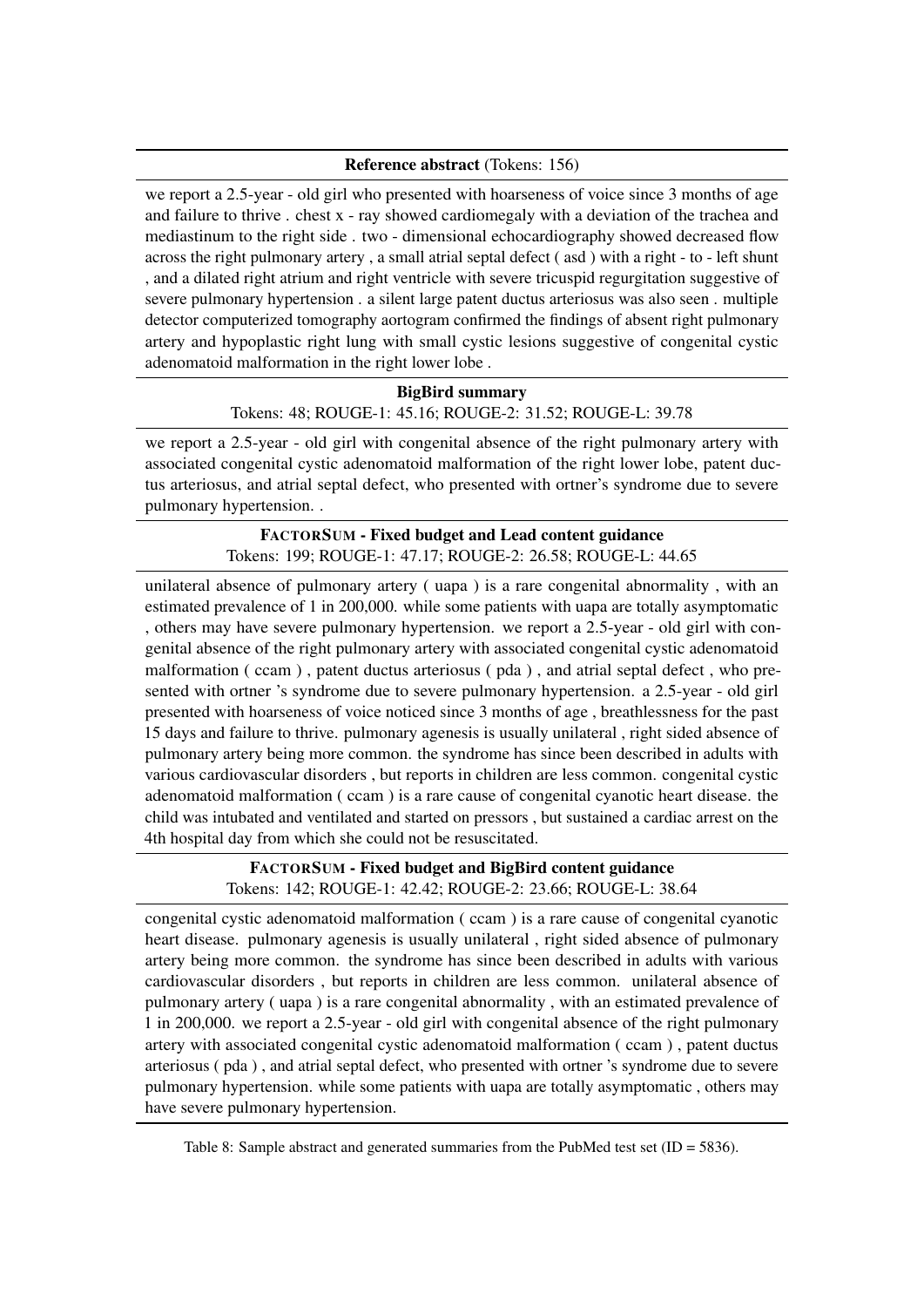#### Reference abstract (Tokens: 240)

the navier - stokes - fourier theory of viscous , heat - conducting fluids provides parabolic equations and thus predicts infinite pulse speeds . naturally this feature has disqualified the theory for relativistic thermodynamics which must insist on finite speeds and , moreover , on speeds smaller than c. the attempts at a remedy have proved heuristically important for a new systematic type of thermodynamics : extended thermodynamics . that new theory has symmetric hyperbolic field equations and thus it provides finite pulse speeds.extended thermodynamics is a whole hierarchy of theories with an increasing number of fields when gradients and rates of thermodynamic processes become steeper and faster . the first stage in this hierarchy is the 14-field theory which may already be a useful tool for the relativist in many applications . the 14 fields and further fields are conveniently chosen from the moments of the kinetic theory of gases.the hierarchy is complete only when the number of fields tends to infinity . in that case. the pulse speed of non - relativistic extended thermodynamics tends to infinity while the pulse speed of relativistic extended thermodynamics tends to c , the speed of light. [...]

## BigBird summary

## Tokens: 105; ROUGE-1: 37.27; ROUGE-2: 13.75; ROUGE-L: 32.29

the paradox of pulse speeds in extended thermodynamics has been known for 50 years. it seems to have been caused by eckart s theory of irreversible processes which assumed a constant pulse speed and a fixed temperature. recently it has been shown by boillat & ruggeri that, as the number of moments increases, the pulse speed tends to infinity in the non - relativistic kinetic theory of gases and the relativistic case by which the pulse speed tends to c. these results put an end to the long standing paradox of pulse speeds. they are reviewed in detail.

# FACTORSUM - fixed budget and Lead content guidance Tokens: 216; ROUGE-1: 50.12; ROUGE-2: 14.18; ROUGE-L: 44.77

the pulse speed problem is one of the most important questions in thermodynamics , but it is a question that can be answered , and has to be answered. we derive a set of thermodynamic processes for a,  $a, b, c$ , and d. in this paper, we prove that a co-vector exists in which the entropy is a function of the thermal equation of the state. the thermodynamics of viscous , heat - conducting gases is studied by means of the determination of the 14 fields of the field equations. in this paper , we review the recent developments in the field of non - equilibrium thermodynamics. it is possible , and indeed common , to make a specific choice for the fields u and the concavity postulate is contingent upon that choice. the first moments in the kinetic theory of gases are obtained from a homogeneous system where the acceleration waves and their speeds of propagation are to be calculated from the homogeneous systems, the heat fluxes  $f(x, p, t)$  of the atoms, viz. the paper deals with the thermodynamics of a non - degenerate gas. in the non - relativistic limit ,

# FACTORSUM - fixed budget and BigBird content guidance Tokens: 190; ROUGE-1: 44.67; ROUGE-2: 12.75; ROUGE-L: 42.64

it is then a simple problem of linear algebra to prove that the entropy density  $h = ha$  is concave as a function of f. the pulse speed problem is one of the most important questions in thermodynamics , but it is a question that can be answered , and has to be answered. it is possible , and indeed common , to make a specific choice for the fields u and the concavity postulate is contingent upon that choice. the first moments in the kinetic theory of gases are obtained from a homogeneous system where the acceleration waves and their speeds of propagation are to be calculated from the homogeneous systems. we derive a set of thermodynamic processes for a , a , b , c , and d. in this paper , we review the recent developments in non - relativistic kinetic theory. this paper presents the results of an investigation of the non - degenerate gases in the system. we conclude that no paradox of infinite speeds can arise in extended thermodynamics. in the non - relativistic limit ,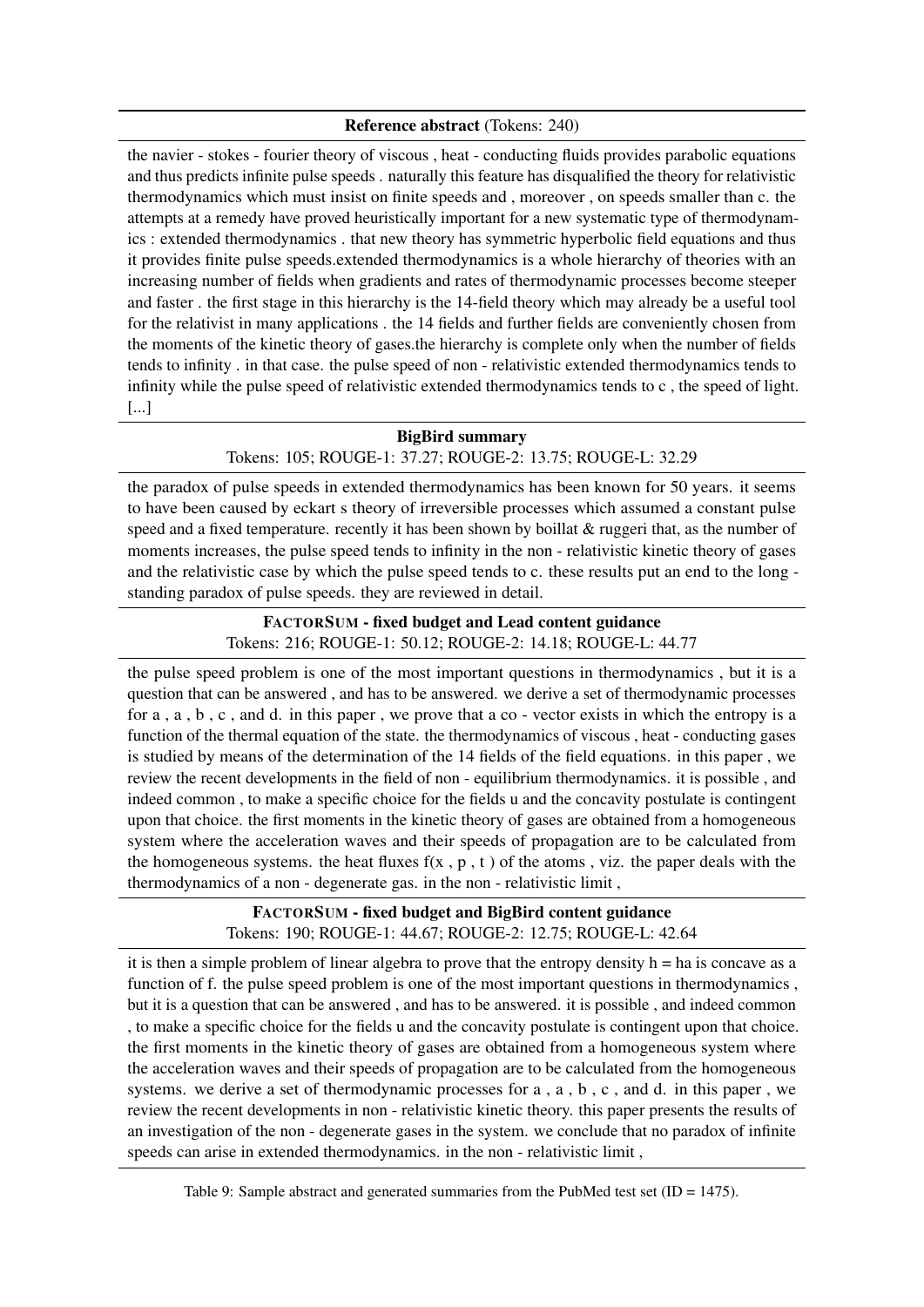#### Reference abstract (Tokens: 157)

the metrization of the space of neural responses is an ongoing research program seeking to find natural ways to describe , in geometrical terms , the sets of possible activities in the brain . one component of this program are the \_ spike metric , notions of distance between two spike trains recorded from a neuron . alignment spike metrics work by identifying " equivalent " spikes in one train and the other . we present an alignment spike metric having @xmath0 underlying geometrical structure ; the  $@x$  math1 version is euclidean and is suitable for further embedding in euclidean spaces by multidimensional scaling methods or related procedures . we show how to implement a fast algorithm for the computation of this metric based on bipartite graph matching theory . @xmath2center for studies in physics and biology , rockefeller university , new york ny @xmath3harvard faculty of arts and sciences , cambridge ma

#### BigBird summary

## Tokens: 89; ROUGE-1: 28.71; ROUGE-2: 3.00; ROUGE-L: 22.77

we propose a spike metric that is consistent with the time - coding hypothesis of spike generation and has all of the desirable properties of an @xmath0 norm . when @xmath1 , this metric is equal to the victor - purpura metric @xcite . when @xmath2 , this metric is equal to the hungarian algorithm @xcite , @xcite , @xcite . when @xmath3 , this metric is equal to the monge algorithm @xcite , @xcite , @xcite .

## FACTORSUM - Fixed budget and Lead content guidance Tokens: 165; ROUGE-1: 42.51; ROUGE-2: 6.32; ROUGE-L: 38.33s

we consider the problem of finding a minimum weight matching on a bipartite graph such that each edge of the graph has a weight or cost. the value of the metric between two spike trains is the @xmath0 norm of the difference between their estimated rate functions . this metric preserves the integrity of individual spikes instead of viewing them as contributions to a rate function . we present a spike metric satisfying two important desiderata : that it be grounded in the time - coding hypothesis of spike generation , and that it is closely related to the euclidean @xmath1 norm . our proof uses the tools of graph theory and combinatorial optimization , and demonstrates that they can be usefully brought to bear on problems in computational biology. the cost of aligning two spikes on different trains is @xmath0. we present a new metric for comparing two spike trains , which we call the hungarian metric.

## FACTORSUM - Fixed budget and BigBird content guidance Tokens: 150; ROUGE-1: 41.61; ROUGE-2: 5.88; ROUGE-L: 38.69

we present a spike metric satisfying two important desiderata : that it be grounded in the time coding hypothesis of spike generation , and that it is closely related to the euclidean @xmath1 norm . the value of the metric between two spike trains is the @xmath0 norm of the difference between their estimated rate functions . the hungarian algorithm is a special case of algorithms to solve general matching problems and assignment problems. the metric is equal to the sum of the costs incurred by the most efficient alignment. we consider the problem of finding a minimum weight matching on a bipartite graph such that each edge of the graph has a weight or cost. we present a new metric for comparing two spike trains , which we call the hungarian metric. our metric is a minimization over all possible matchings .

Table 10: Sample abstract and generated summaries from the arXiv test set  $(ID = 5946)$ .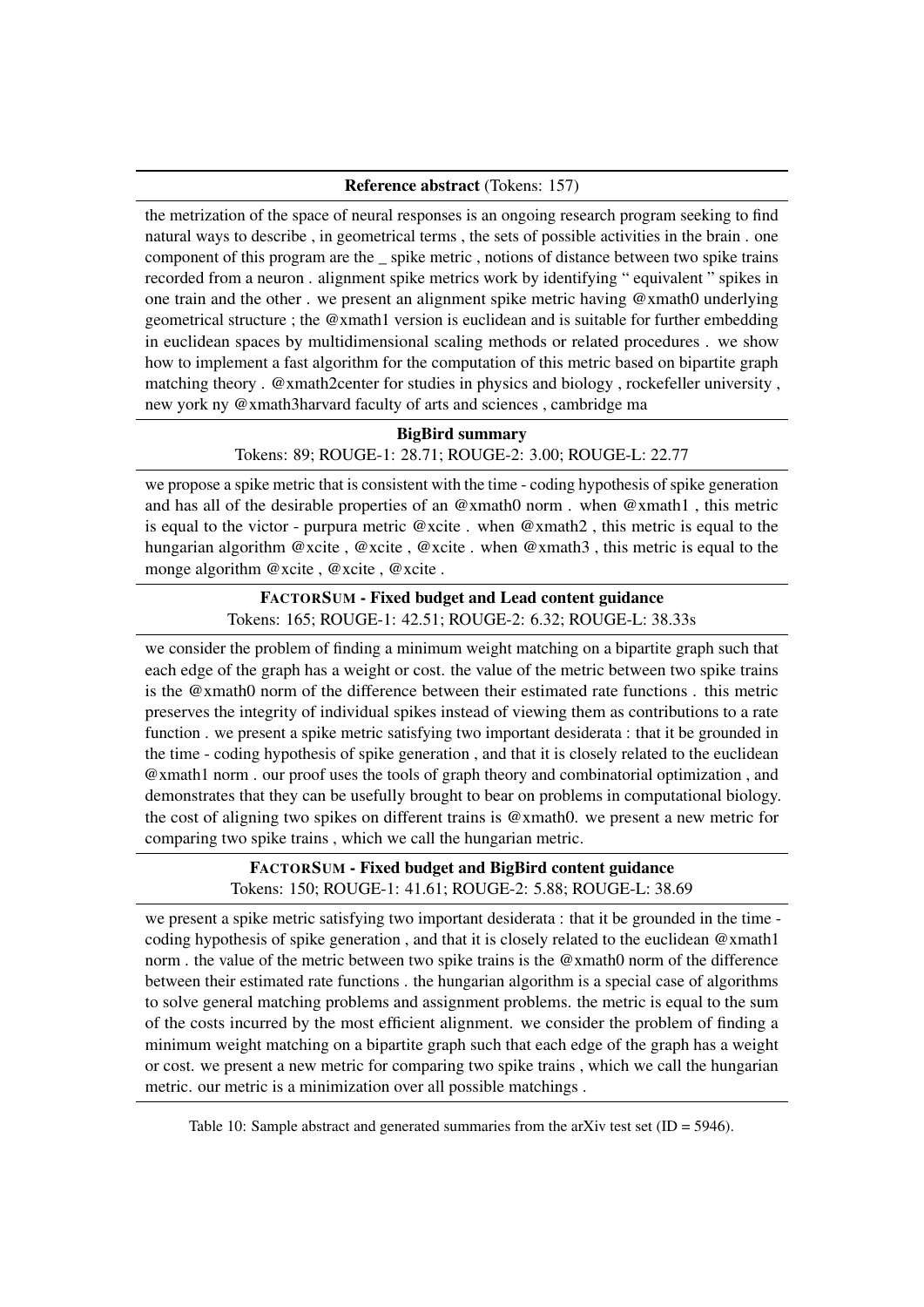#### Reference abstract (Tokens: 145)

in this paper we discuss the chemical evolution of elliptical galaxies and its consequences on the evolution of the intracluster medium ( icm ) . we use chemical evolution models taking into account dark matter halos and compare the results with previous models where dark matter was not considered . in particular , we examine the evolution of the abundances of some relevant heavy elements such as oxygen , magnesium and iron and conclude that models including dark matter halos and an initial mass function ( imf ) containing more massive stars than the salpeter ( 1955 ) imf , better reproduce the observed abundances of mg and fe both in the stellar populations and in the icm ( asca results ) . we also discuss the origin of gas in galaxy clusters and conclude that most of it should have a primordial origin .

#### BigBird summary

Tokens: 109; ROUGE-1: 36.21; ROUGE-2: 9.57; ROUGE-L: 28.45

we discuss a model for the chemical evolution of elliptical galaxies in which supernovae ( sne) driven galactic winds play an important role in the formation of these objects . in this model the star formation is assumed to stop after the occurrence of the galactic wind and the galaxy evolves passively thereafter . the star formation is assumed to stop after the occurrence of the galactic wind and the galaxy evolves passively thereafter . the model includes the most recent ideas on sn progenitors and nucleosynthesis , indicating that sne ia originate from long living stars whereas sne of type ii originate from short living stars .

# FACTORSUM - fixed budget and Lead content guidance Tokens: 159; ROUGE-1: 43.73; ROUGE-2: 12.27; ROUGE-L: 39.43

this is a very strong conclusion since it implies a very fast process for the formation of big ellipticals at variance with the hierarchical clustering scenario for galaxy formation. we show how abundance ratios in stellar populations and gas in ellipticals can be used to constrain the amount and concentration of dark matter in these objects. in order to reproduce realistic galaxies , namely with the right colors and luminosities. we discuss the chemical evolution of elliptical galaxies in the framework of a simple model based on the idea that the efficiency of star formation should be inversely proportional to the dynamical timescale. we find that the efficiency of star formation in elliptical galaxies is inversely proportional to the dynamical timescale. in particular , we show that it is not possible to explain the increase of the [ mg / fe ] ratio in the nuclei of ellipticals as a function of galactic luminosity.

# FACTORSUM - fixed budget and BigBird content guidance Tokens: 147; ROUGE-1: 43.70; ROUGE-2: 14.93; ROUGE-L: 39.26

we discuss the chemical evolution of elliptical galaxies in the framework of a simple model based on the idea that the efficiency of star formation should be inversely proportional to the dynamical timescale. in particular , we show that the efficiency of star formation increases with the total mass of the galaxy and that the more massive galaxies develop a galactic wind before the less massive ones. we show that the presence of dark matter in elliptical galaxies plays a crucial role in determining the onset and the entity of galactic winds. in this paper we discuss the possibility of an inverse wind scenario for the formation of elliptical galaxies. the model includes the most recent ideas on sn progenitors and nucleosynthesis , indicating that sne ia originate from long living stars whereas sne of type ii originate from short living stars.

Table 11: Sample abstract and generated summaries from the arXiv test set  $(ID = 6213)$ .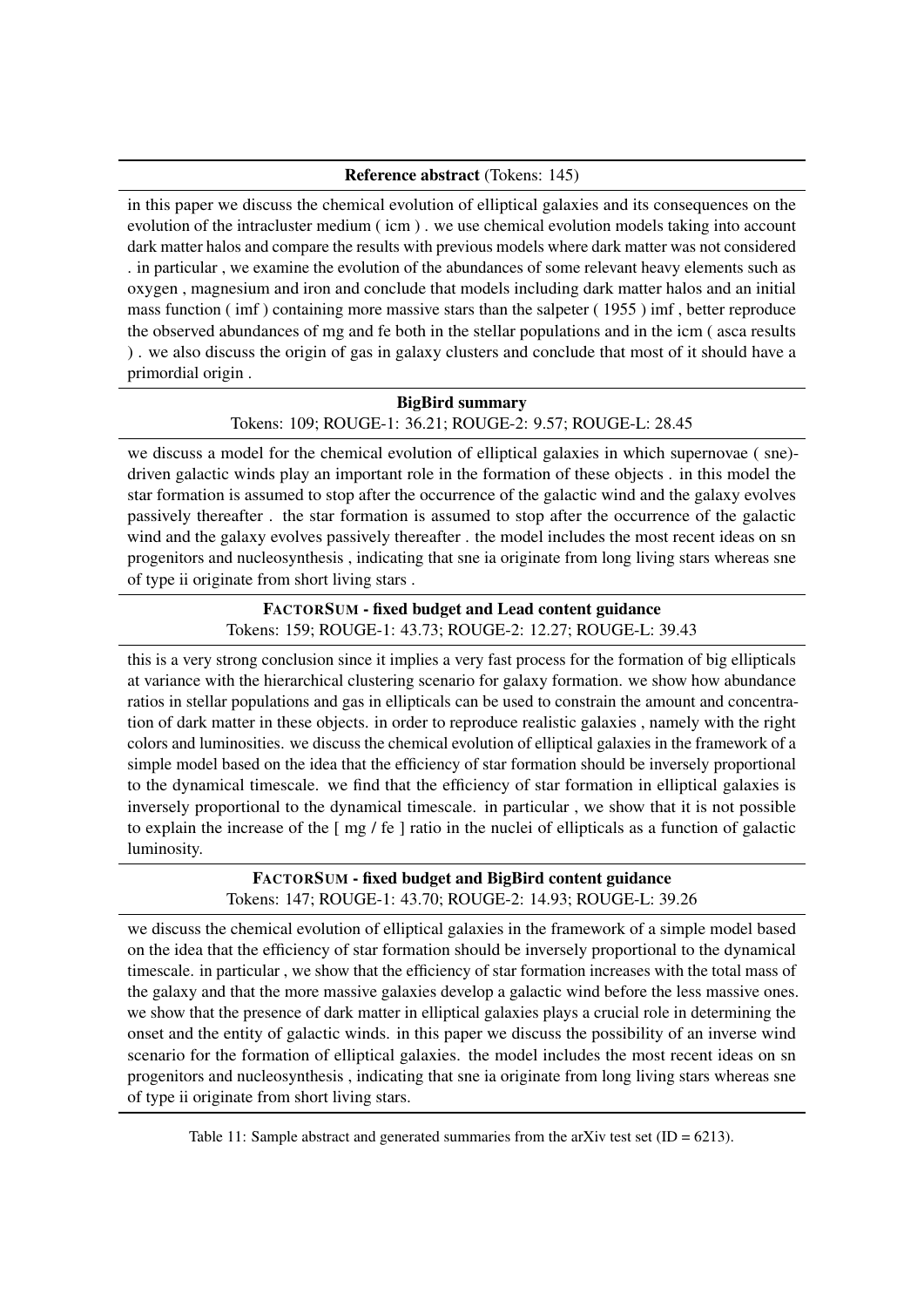#### Reference abstract (Tokens: 474)

<span id="page-17-0"></span>Congress frequently faces questions about whether and how to commemorate people and events that have influenced the nation's history. Congress often has chosen to do so by establishing national memorials or by conferring a national designation on existing state, local, or private memorials. The National Park Service (NPS) defines national memorials within the National Park System as "primarily commemorative" works that need not be at sites historically associated with their subjects. The Commemorative Works Act (CWA; 40 U.S.C. §§8901-8910) was enacted to govern the establishment process for memorials located in the District of Columbia (Washington, DC) or its environs that are under the jurisdiction of the NPS or the General Services Administration. The CWA includes provisions related to memorial location, design, construction, and perpetual maintenance. Memorials in Washington, DC, include those with the word national in the name and those that are essentially national memorials but do not bear that title. For memorials outside the District of Columbia, no specific law or set of regulations governs their establishment. Congress has established a number of federally administered national memorials throughout the nation, most often as units of the National Park System but also under management of other federal agencies. Various nonfederal entities undertaking commemorative efforts also have petitioned Congress for assistance or statutory recognition, and some individual memorial organizers have titled their works as national memorials without congressional recognition. To clarify options for Congress when considering commemoration of individuals, groups, and events through memorials, this report discusses several types of congressional involvement in memorials outside the District of Columbia. For purposes of the report, these are characterized as high federal involvement (e.g., congressional establishment of a national memorial under federal agency administration); medium federal involvement (e.g., congressional authorization for a memorial to be located on federal property or to receive federal funds); low federal involvement (e.g., statutory recognition without additional federal support); and no federal involvement (e.g., a self-declared national memorial). The report provides examples of memorials of each type and discusses some options for Congress, with regard to both individual memorial designations and consideration of whether to systematize criteria for memorials outside Washington, DC, similar to the CWA's provisions for District of Columbia memorials. Because this report focuses specifically on memorials outside the District of Columbia, please see CRS Report R41658, Commemorative Works in the District of Columbia: Background and Practice, by Jacob R. Straus, for discussion of memorials governed by the CWA in Washington, DC, and its environs.

Table 12: Sample abstract from the GovReport test set (ID = 681). Model predictions are presentend in the next pages.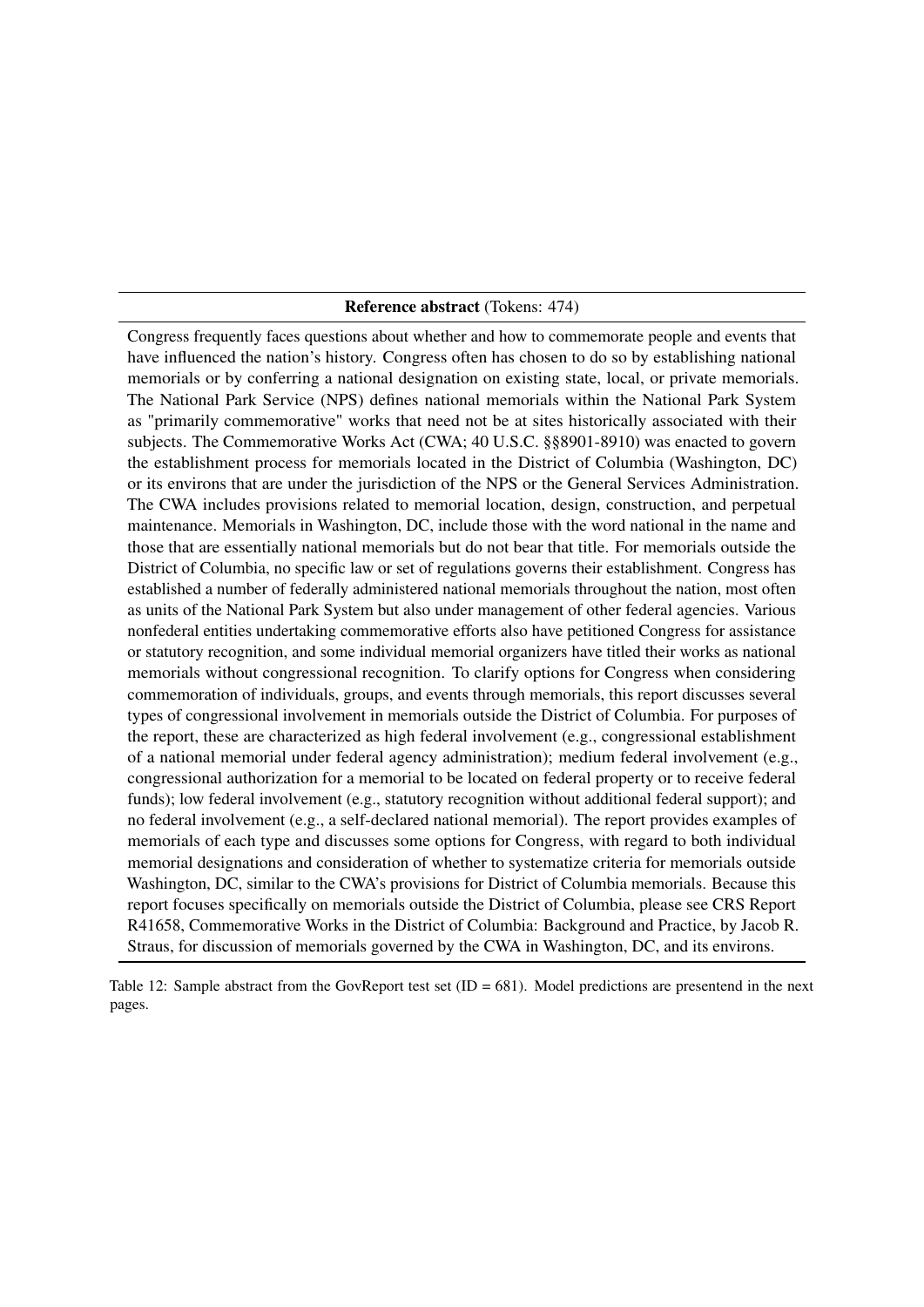## BART-large summary Tokens: 390; ROUGE-1: 56.11; ROUGE-2: 19.38; ROUGE-L: 54.23

Virtually all societies attempt to remember and memorialize individuals, groups, and events as part of the preservation of shared rhetoric and history. In the United States, there are hundreds, and possibly thousands, of commemorative works to commemorate such events. Decisions about which places to commemorate are made by many different entities, including Congress, federal agencies, state and local governments, and private citizens, among others. Some memorials receive federal involvement, while others do not. For example, for memorials on federal land in the District of Columbia, the Commemorative Works Act (CWA) requires that Congress authorize the creation of a new memorial. No systematic law or set of regulations governs the establishment of memorials outside Washington, DC. However, Congress also has established or recognized numerous memorials nationwide, and some have been designated by the executive branch. Federal agencies may be classified as "high," "medium," "low," or "none." Memorials with high federal involvement typically are located on U.S. federal land; receive federal funds for design, construction, and maintenance; and are managed by federal agencies. These include memorials established by Congress as units of the National Park System or under the administration of another agency. Other memorials with no federal involvement are those that do not receive any direct federal involvement (i.e., memorials designated by Congress but not administered by a federal agency). Congress, executive branch officials, and other interested parties may place plaques, memorials, and similar works at federal sites in remembrance of a person, group, or event. or on nonfederal land. The National Park Service (NPS) and the General Services Administration (GSA) maintain some of the nation's largest memorials. NPS provides assistance to other federal agencies with assistance in managing memorials located on its lands, including NPS-designated "NPS-affiliated areas." Other agencies, primarily the Army and Air Force, have similar relationships with NPS affiliated areas. Congress has appropriated funds to both NPS and GSA to help fund memorials created on the lands they manage.

Table 13: Summary generated by BART for a document from GovReport test set  $(ID = 681)$ . Reference summary is presented in Table [12.](#page-17-0)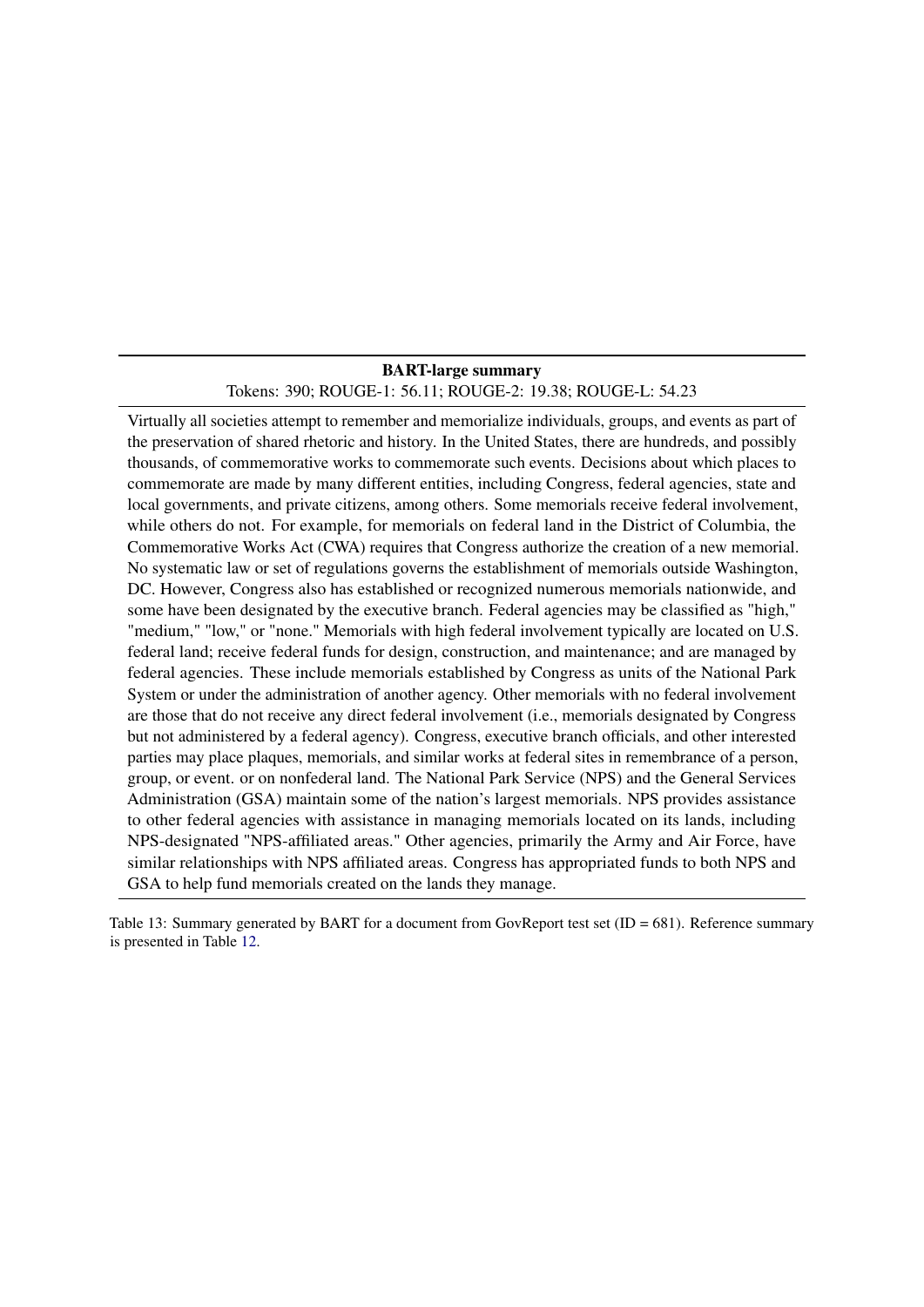## FACTORSUM - fixed budget and Lead content guidance Tokens: 548; ROUGE-1: 63.37; ROUGE-2: 24.77; ROUGE-L: 57.30

<span id="page-19-0"></span>Beyond these federally endorsed memorials, a wide variety of other entities have established and maintained memorials throughout the country with no federal connection, including some titled as "national memorials,"In the United States, there are hundreds, and possibly thousands, of memorials to various individuals, groups, and events. Decisions about which people, groups, or events to memorialize are made by many different entities, including Congress, federal agencies, state and local governments, and private citizens, among others. For example, the CWA governs the establishment of memorials on federal lands in the District of Columbia, with provisions for the creation, design, construction, and maintenance of such works. In other areas, various laws, regulations, and policies may provide for different groups and governments to decide what should be commemorated and how. For certain types of commemorations, Congress has taken a more systematized approach. No systematic law or set of regulations governs the establishment of memorials outside Washington, DC. ,Some of these memorials include multiple facilities such as a visitor center or kiosk in addition to the primary commemor For example, the George Washington Masonic National Memorial in Alexandria, VA, and the National Memorial for Peace and Justice in Montgomery, AL, are privately established and maintained. In some cases, memorials located outside of the District of Columbia have been called "national" memorials without being so designated by Congress, such as through the establishment of a program to identify nonfederal memorials deserving of a national designation. A distinction is drawn between memorials located within and outside of Washington, DC, because of the exclusive role the CWA gives Congress to authorize new memorials on federal land in the District of Columbia, and the role of federal agencies—primarily the National Park Service (NPS) and the General Services Administration (GSA)—in maintaining District-based memorials once dedicated. This report considers the extent of federal involvement in memorials located outside the District of Columbia. Congress also could potentially consider a program to provide grants to nonfederal entities for constructing and/or maintaining national memorials outside of Washington, DC. While many such works are established without federal involvement, Congress also has established or recognized numerous memorials nationwide, and some have been designated by the executive branch. For purposes of this report, federal involvement in memorials outside the District of Columbia may be classified as "high," "medium," "low," or "none." For example, P. L. Other variations of federal-nonf For a discussion of the process for creating a new NPS unit and associated issues, see CRS Report RS20158, National Park System: Establishing New Units. Legislation designating these national memorials often includes explicit language stating that the memorial is not an NPS unit and that federal funds shall not be provided for the memorial. In some instances, Congress authorizes a memorial to be created on federal land and administered by a federal agency.

Table 14: Summary generated by FACTORSUM with BART content guidance for a document from GovReport test set (ID = 681). Reference summary is presented in Table [12.](#page-17-0)